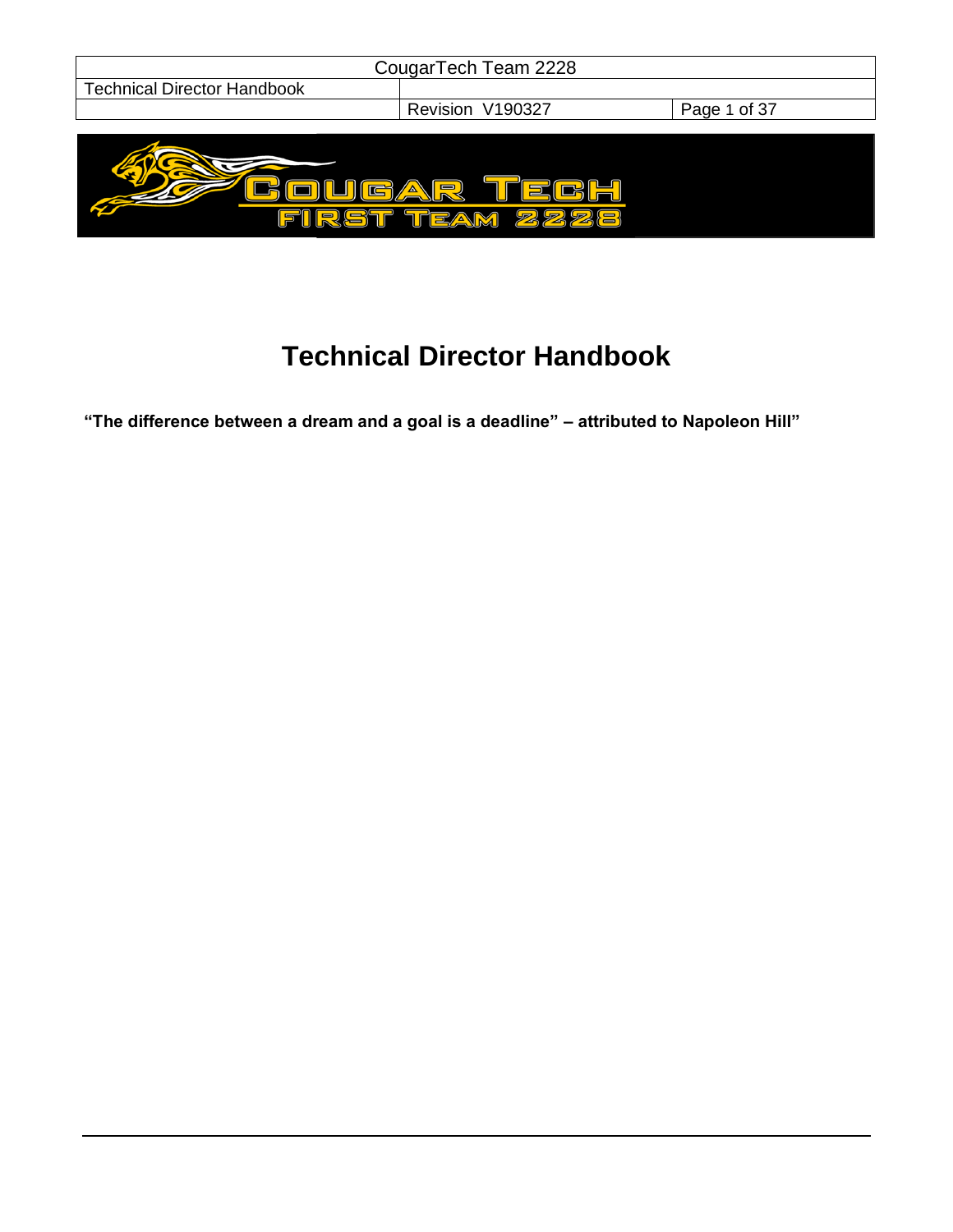| CougarTech Team 2228               |                  |              |  |
|------------------------------------|------------------|--------------|--|
| <b>Technical Director Handbook</b> |                  |              |  |
|                                    | Revision V190327 | Page 2 of 37 |  |

# **Table of Contents**

| $\mathbf{1}$   |       |         |  |
|----------------|-------|---------|--|
|                | 1.1   |         |  |
|                | 1.2   |         |  |
|                | 1.3   |         |  |
|                | 1.4   |         |  |
|                | 1.5   |         |  |
| $\overline{2}$ |       |         |  |
|                | 2.1   |         |  |
| 3              |       |         |  |
|                | 3.1   |         |  |
|                | 3.2   |         |  |
| $\overline{4}$ |       |         |  |
|                | 4.1   |         |  |
|                | 4.1.1 |         |  |
|                | 4.2   |         |  |
|                | 4.2.1 |         |  |
|                | 4.3   |         |  |
|                | 4.3.1 |         |  |
| 5              |       |         |  |
|                | 5.1   |         |  |
|                | 5.2   |         |  |
|                | 5.2.1 |         |  |
|                |       | 5.2.1.1 |  |
|                |       | 5.2.1.2 |  |
|                | 5.2.2 |         |  |
|                |       |         |  |
|                |       | 5.2.2.2 |  |
|                | 5.2.3 |         |  |
|                |       | 5.2.3.1 |  |
|                |       | 5.2.3.2 |  |
|                | 5.2.4 |         |  |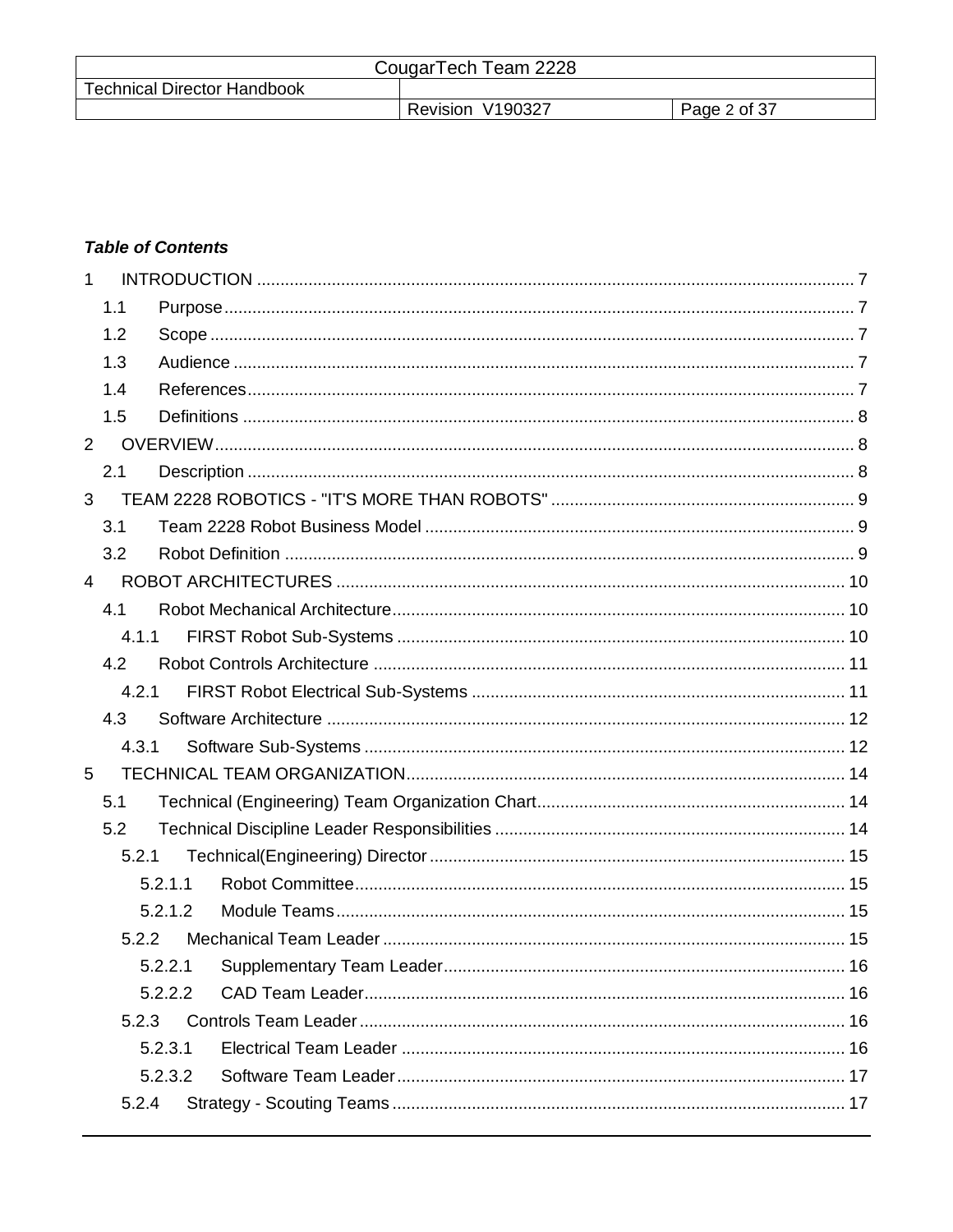| CougarTech Team 2228 |                                    |                  |              |
|----------------------|------------------------------------|------------------|--------------|
|                      | <b>Technical Director Handbook</b> | Revision V190327 | Page 3 of 37 |
|                      |                                    |                  |              |
| 5.2.4.1              |                                    |                  |              |
| 5.2.4.2              |                                    |                  |              |
| 5.2.5                |                                    |                  |              |
| 5.2.6                |                                    |                  |              |
| 5.2.7                |                                    |                  |              |
| 5.2.7.1              |                                    |                  |              |
| 5.2.7.2              |                                    |                  |              |
| 5.2.7.3              |                                    |                  |              |
| 6                    |                                    |                  |              |
| 6.1                  |                                    |                  |              |
| 6.2                  |                                    |                  |              |
| 6.2.1                |                                    |                  |              |
| 6.2.2                |                                    |                  |              |
| 6.3                  |                                    |                  |              |
| 6.3.1                |                                    |                  |              |
| 6.3.2                |                                    |                  |              |
| 6.3.3                |                                    |                  |              |
| 6.3.4                |                                    |                  |              |
| 7                    |                                    |                  |              |
| 7.1                  |                                    |                  |              |
| 7.2                  |                                    |                  |              |
| 7.2.1                |                                    |                  |              |
| 7.2.2                |                                    |                  |              |
| 7.2.3                |                                    |                  |              |
| 7.3                  |                                    |                  |              |
| 7.3.1                |                                    |                  |              |
| 7.3.2                |                                    |                  |              |
| 7.3.3                |                                    |                  |              |
| 7.3.4                |                                    |                  |              |
| 7.3.5                |                                    |                  |              |
| 7.3.6                |                                    |                  |              |
|                      |                                    |                  |              |
| 7.5                  |                                    |                  |              |
| 7.6                  |                                    |                  |              |
| 8                    |                                    |                  |              |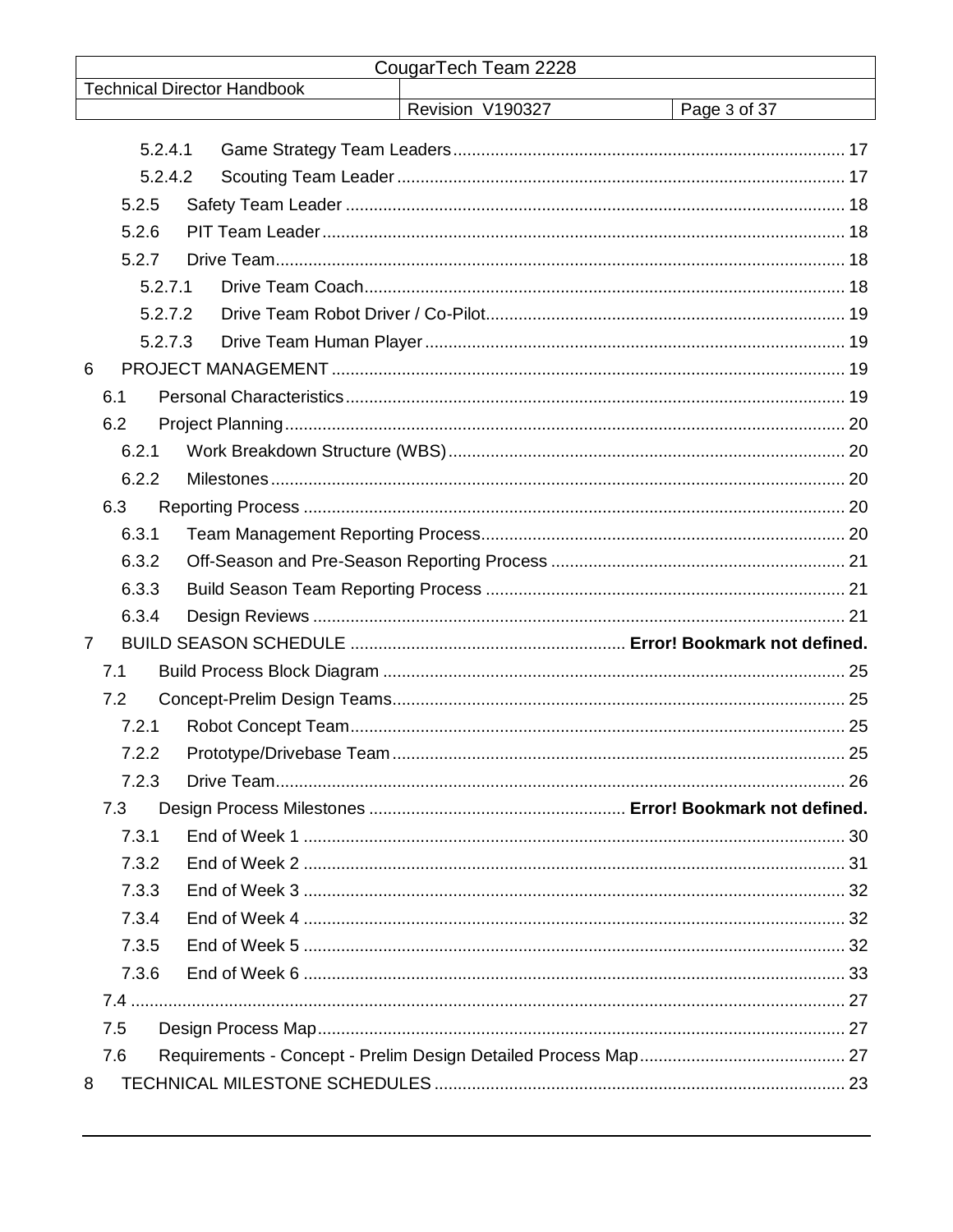| CougarTech Team 2228 |                                    |                  |              |
|----------------------|------------------------------------|------------------|--------------|
|                      | <b>Technical Director Handbook</b> | Revision V190327 | Page 4 of 37 |
| 8.1                  |                                    |                  |              |
| 8.1.1                |                                    |                  |              |
| 8.1.2                |                                    |                  |              |
| 8.1.3                |                                    |                  |              |
| 8.1.4                |                                    |                  |              |
| 8.2                  |                                    |                  |              |
| 8.2.1                |                                    |                  |              |
| 8.2.2                |                                    |                  |              |
| 8.2.3                |                                    |                  |              |
| 8.2.4                |                                    |                  |              |
| 8.3                  |                                    |                  |              |
| 8.3.1                |                                    |                  |              |
| 8.3.2                |                                    |                  |              |
| 8.3.3                |                                    |                  |              |
| 8.3.4                |                                    |                  |              |
| 8.3.5                |                                    |                  |              |
| 8.3.6                |                                    |                  |              |
| 9                    |                                    |                  |              |
| 9.1                  |                                    |                  |              |
| 9.2                  |                                    |                  |              |
| 9.2.1                |                                    |                  |              |
| 9.2.2                |                                    |                  |              |
|                      |                                    |                  |              |
| 10.1                 |                                    |                  |              |
| 10.2                 |                                    |                  |              |
| 10.2.1               |                                    |                  |              |
| 10.2.2               |                                    |                  |              |
|                      |                                    |                  |              |
|                      |                                    |                  |              |
|                      |                                    |                  |              |
| 10.2.5               |                                    |                  |              |
| 10.2.6               |                                    |                  |              |
| 10.2.7               |                                    |                  |              |
| 10.2.8               |                                    |                  |              |
| 11                   |                                    |                  |              |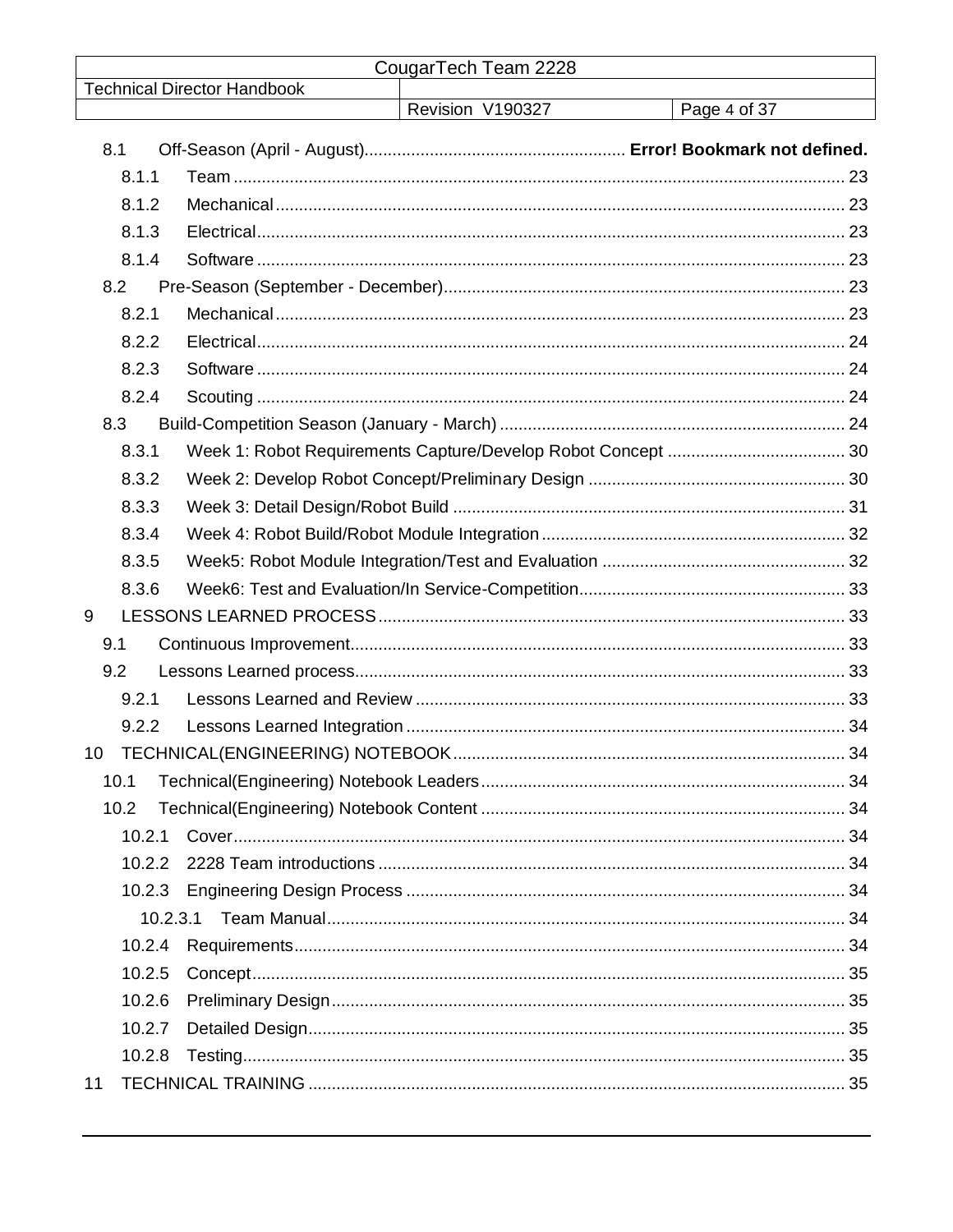| CougarTech Team 2228 |                                    |                  |              |
|----------------------|------------------------------------|------------------|--------------|
|                      | <b>Technical Director Handbook</b> |                  |              |
|                      |                                    | Revision V190327 | Page 5 of 37 |
| 11.1                 |                                    |                  |              |
| 11.2                 |                                    |                  |              |
| 11.3                 |                                    |                  |              |
| 11.4                 |                                    |                  |              |
| 11.5                 |                                    |                  |              |
| 11.6                 |                                    |                  |              |
| 12 <sup>°</sup>      |                                    |                  |              |
| 12.1                 |                                    |                  |              |
| 12.2 <sub>2</sub>    |                                    |                  |              |
| 12.3                 |                                    |                  |              |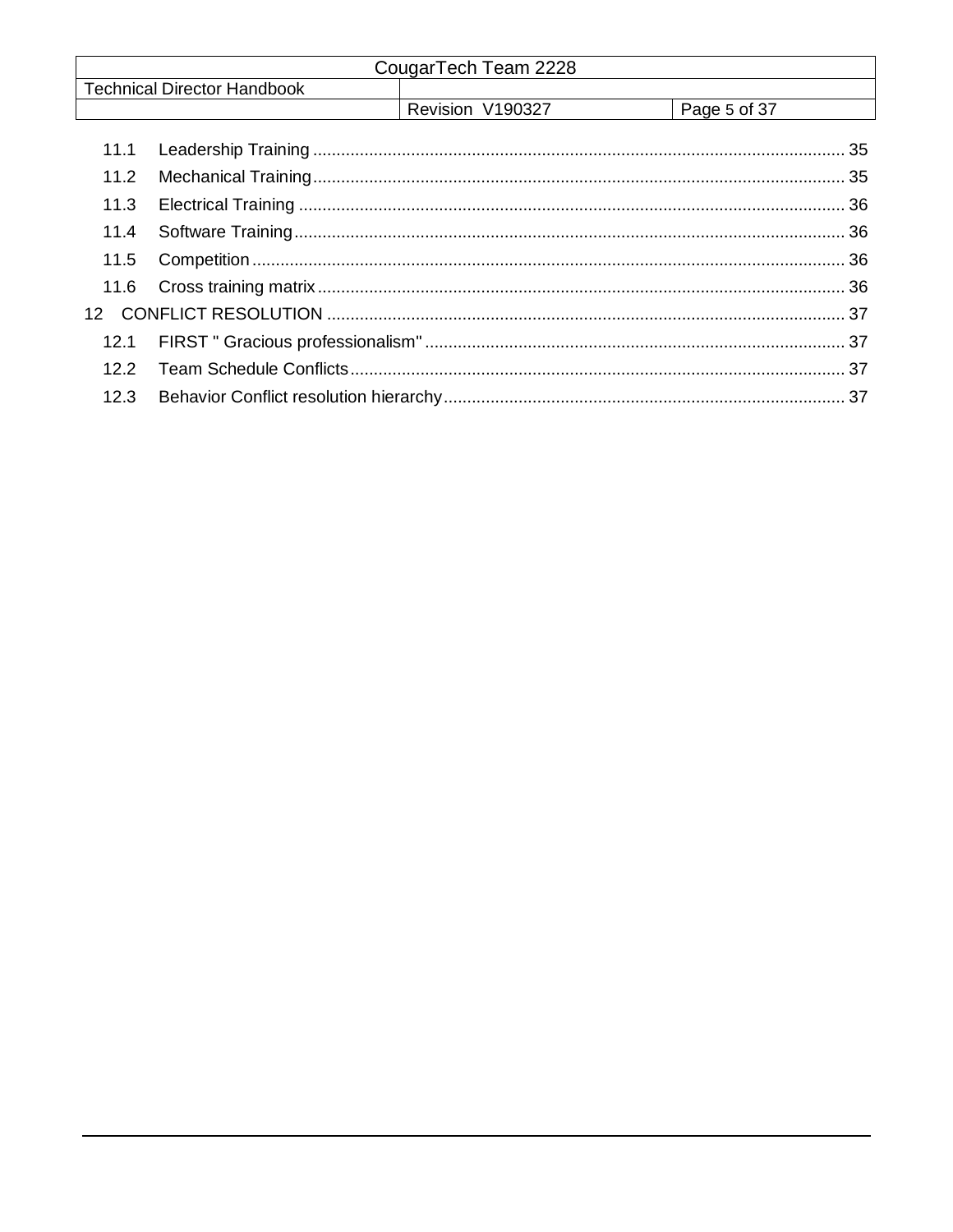| CougarTech Team 2228               |                  |              |  |
|------------------------------------|------------------|--------------|--|
| <b>Technical Director Handbook</b> |                  |              |  |
|                                    | Revision V190327 | Page 6 of 37 |  |

## **REVISION HISTORY**

| <b>DATE</b> | <b>DESCRIPTION OF CHANGE</b>                                                            |
|-------------|-----------------------------------------------------------------------------------------|
| V190327     | RJV; updated design process schedule                                                    |
| V151123     | RJV; revised engineering notebook content                                               |
| V151107     | RJV; added business model                                                               |
| V151025     | RJV-review revision, updated references, revised robot model                            |
| V150608     | RJV-Removed design process and handbook items and put them in their own                 |
|             | documents                                                                               |
| V150510     | RJV-added training classes and design process to a new handbook                         |
| V141215     | RJV-Revised game instructions: clarify rolls, develop robot function list               |
| V141125     | RJV-Revised game instructions to consider 6 independent approaches, schedule chart      |
|             | for decisions, decision process, revised instruction sheets, corrected wording to match |
|             | design process description and following clarification descriptions                     |
| V141115     | RJV-updated instruction sheets, decision matrix, electrical architecture dia; added     |
|             | process map of design process                                                           |
| V141030     | Original draft                                                                          |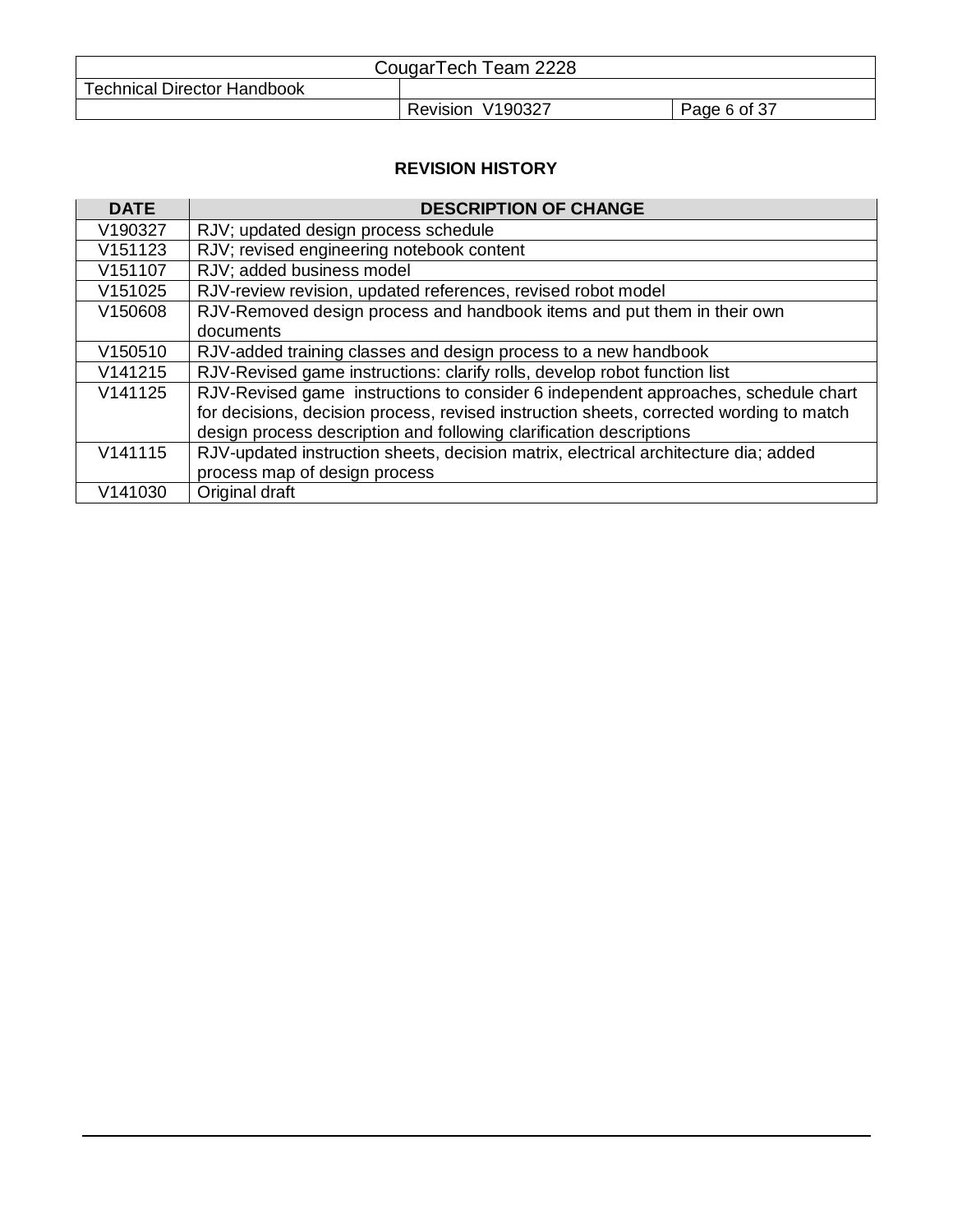| CougarTech Team 2228               |                  |              |  |
|------------------------------------|------------------|--------------|--|
| <b>Technical Director Handbook</b> |                  |              |  |
|                                    | Revision V190327 | Page 7 of 37 |  |

## <span id="page-6-0"></span>*1 INTRODUCTION*

#### <span id="page-6-1"></span>*1.1 Purpose*

The purpose of this document is to provide for the technical director and Sub-Team Leaders of Cougartech Team 2228 that details the following:

- 1. Responsibilities of the tech director
- 2. Responsibilities of the Sub-Team Leaders
- 3. Technical Sub-Teams milestone schedule
- 4. Project management (Leadership characteristics, process, reporting, conflict resolution)
- 5. Technical training Cross training description

#### <span id="page-6-2"></span>*1.2 Scope*

The scope of this document covers project management and technical team leader responsibilities.

Scope gaps:

- 1) At this version 141125 the technical handbooks referenced in this document are not completed. They will be completed in 2015
- 2) Many design processes/management steps are not the present Standard Operating Procedure(SOP), however, they should be viewed as goals for the future.
- 3) The appendix design instruction sheets will be integrated into handbooks when they become available.
- 4) Document is weak in competition responsibilities and processes (scouting[pit-match]/drive team/pit team)

#### <span id="page-6-3"></span>*1.3 Audience*

The intended audience is the Technical(Engineering) director, sub-team leaders and Technical(Engineering) mentors.

## <span id="page-6-4"></span>*1.4 References*

Behind the Lines episode 1: Things Every team Should Know - Team 359 Competition(Scouting/Drive Team) Handbook- Team 2228 Effective FIRST strategies for Design and Competition, YouTube: Simbot Seminar - Team 1114 Electrical Handbook- Team 2228 FIRST Robot Design: A Team Based Process - Team 45: FIRST Robotics Team Project Management - Team 2775 Four Reasons People Follow a Leader -CEO think tank FRC role playing - Chief Delphi: Introduction to Project Management: Principles, Techniques and Tools - UCDavis 2013 Leadership Boot Camp 2006 Team 1511 Leadership Boot Camp 2013 Team -1511 Leadership-Getting it Done - Rex Campbell University of Missouri Mechanical Handbook - Team 2228 Mission Project Management -Hewlett-Packard Company 2004 Program Management Basics - Purdue FIRST Programs 2006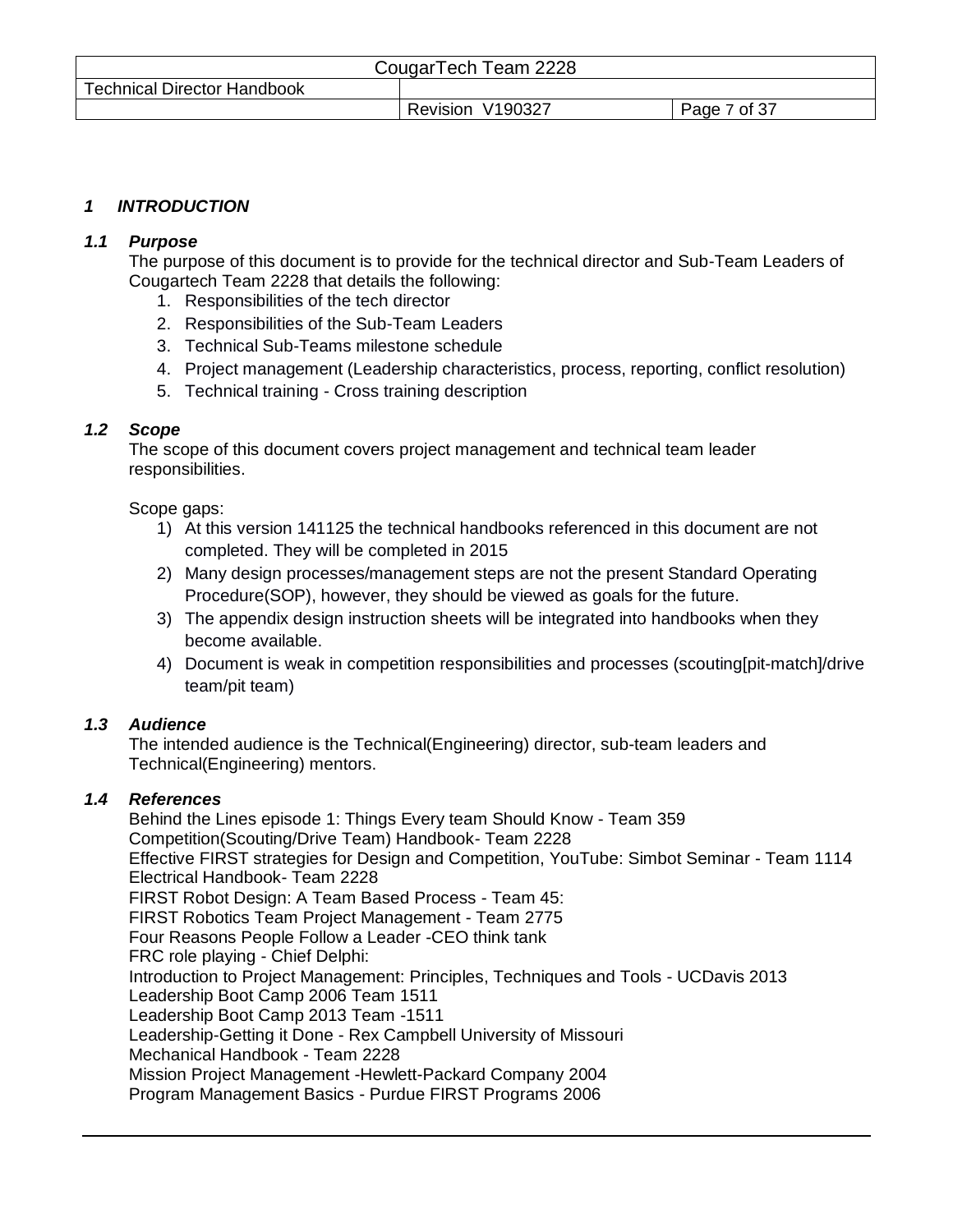| CougarTech Team 2228               |                  |              |  |
|------------------------------------|------------------|--------------|--|
| <b>Technical Director Handbook</b> |                  |              |  |
|                                    | Revision V190327 | Page 8 of 37 |  |

Project Management Basic Principles for FIRST Teams Team 234 2008 Project Management 101 - MOE university - Team 365 Rapid Prototyping Concept - RAHS Robotics Series, simbotics.org/resources Seven Habits of Highly Successful People - Software Handbook- Team 2228 Team358.org/Team Resources Team 1511: penfieldrobotics.com/resources, wiki Team 2228 - 2007, 2012, 2013 Design Process Team Handbook- Team 2228 Winning Strategies for FRC - Memphis FIRST Teams WPI: Strategy and Brainstorming, 2006,2007, 2008, Workshops and conference presentations

#### <span id="page-7-0"></span>*1.5 Definitions*

| CAD          | <b>Computer Aided Design</b>                                                          |
|--------------|---------------------------------------------------------------------------------------|
| <b>CCWM</b>  | Calculated Contribution to Winning Margin                                             |
| <b>COT</b>   | <b>Commercial Off the Shelf</b>                                                       |
| e.g.         | For example                                                                           |
| <b>FIRST</b> | For Inspiration and Recognition of Science and Technology                             |
| <b>FRC</b>   | <b>FIRST Robotics Competition</b>                                                     |
| <b>IDE</b>   | Interface Development Environment                                                     |
| i.e.         | That is                                                                               |
| 1/O          | Input/Output                                                                          |
| <b>KOP</b>   | <b>Kit Of Parts</b>                                                                   |
| <b>KPP</b>   | Key Performance Parameters                                                            |
| <b>OPR</b>   | Offensive Power Rating (this is an estimated contribution)                            |
| PO.          | <b>Purchase Order</b>                                                                 |
| PoP          | Proof of Principle                                                                    |
| <b>PWM</b>   | <b>Pulse Width Modulation</b>                                                         |
| QFD          | <b>Quality Function Deployment</b>                                                    |
| <b>SOP</b>   | <b>Standard Operating Procedure</b>                                                   |
| <b>STEM</b>  | Science-Technology-Engineering-Math                                                   |
| UL           | <b>Underwritters Laboratory</b>                                                       |
| WBS          | Work Breakdown Structure (see section "Project Planning" for detailed<br>description) |

# <span id="page-7-1"></span>*2 OVERVIEW*

## <span id="page-7-2"></span>*2.1 Description*

This document details the project management process for FIRST robots based on industry standard project management techniques. It is important to note that all members have a role on the robotics team.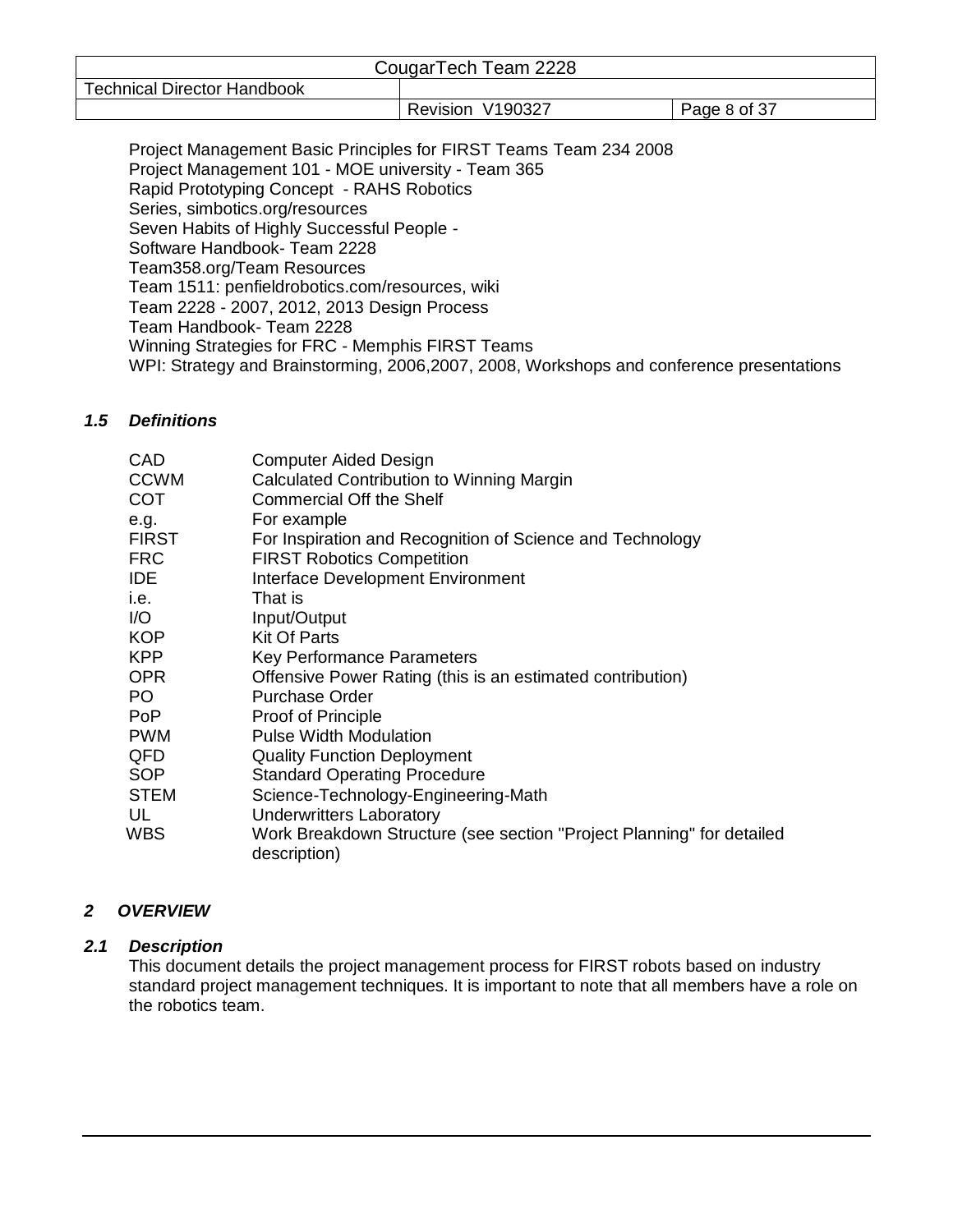| CougarTech Team 2228               |                  |              |  |
|------------------------------------|------------------|--------------|--|
| <b>Technical Director Handbook</b> |                  |              |  |
|                                    | Revision V190327 | Page 9 of 37 |  |

#### <span id="page-8-0"></span>*3 TEAM 2228 ROBOTICS - "IT'S MORE THAN ROBOTS"*

#### <span id="page-8-1"></span>*3.1 Team 2228 Robot Business Model*



#### <span id="page-8-2"></span>*3.2 Robot Definition*

The term robot stems from the Czech word robota, which translates roughly as 'dull, repetitive labour'. Word robot was coined by a Czech novelist Karel Capek in a 1920 in a play titled Rassum' s Universal robots (RUR).

Robot Institute of America, 1979 defines a robot as:

A robot is a reprogrammable, multifunctional manipulator designed to move material, parts, tools or specialized devices through variable programmed motions for the performance of a variety of tasks.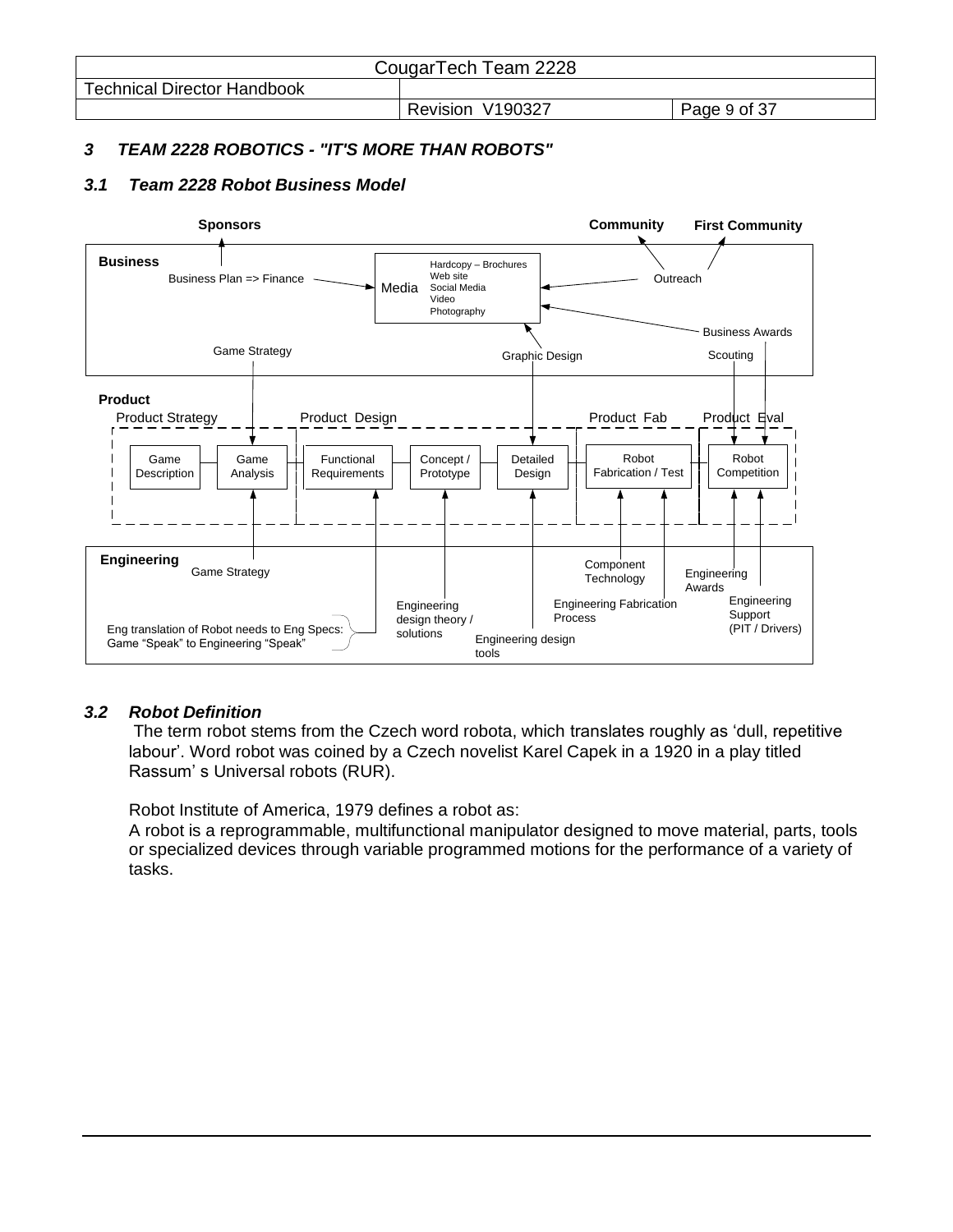| CougarTech Team 2228               |                  |               |
|------------------------------------|------------------|---------------|
| <b>Technical Director Handbook</b> |                  |               |
|                                    | Revision V190327 | Page 10 of 37 |

# <span id="page-9-0"></span>*4 ROBOT ARCHITECTURES*

A robot converts electrical energy via commands into mechanical energy to do work. The following sections show the mechanical and control architecture for a FIRST robot.

#### <span id="page-9-1"></span>*4.1 Robot Mechanical Architecture*

The following is a high level block diagram of the FIRST robot mechanical sub-system modules:



Literature from various FIRST teams refers to mechanical modules as manipulators. An Industrial robot manipulator is typically an arm mechanism created from a sequence of joint and linkage combinations, including the wrist. The wrist on the robot will also has an end effectors (e.g. grippers, vacuum cups, spray guns, welding tools).

The FIRST robot, as with industrial robots, is a reprogrammable, multifunctional manipulator designed to move materials, parts, or tools through programmed motions for the performance of a variety of tasks.

## <span id="page-9-2"></span>*4.1.1 FIRST Robot Sub-Systems*

There are four basic modules or sections in the mechanical anatomy of a FIRST robot. They are as follows:

- 1) **Mobility Module(Drive Train):** The drive train consists of motors through a gear train( mechanical advantage) to drive the robots wheels. *(e.g. 6 wheel/2 gear boxes tank drive, or 4 macanum wheels/2 gear boxes, or 5 omin wheel/3 gear boxes slide drive, 4 wheel/8 gearbox swerve(crab) drive)*
- 2) **Acquisition Module:** The input acquisition module gathers the FIRST game object into the robot and/or receives the game object from a human player or other robot. (*e.g 2014-Aerial Assist exercise ball acquisition capture, or 2013-Ultimate Ascent Frisbee capture Shute for human placement of Frisbees*)
- 3) **Orientation Module:** The orientation process module stores and/or transports and/or orients the game object for the action module to act on the game object. *(e.g 2013-Ultimate Ascent*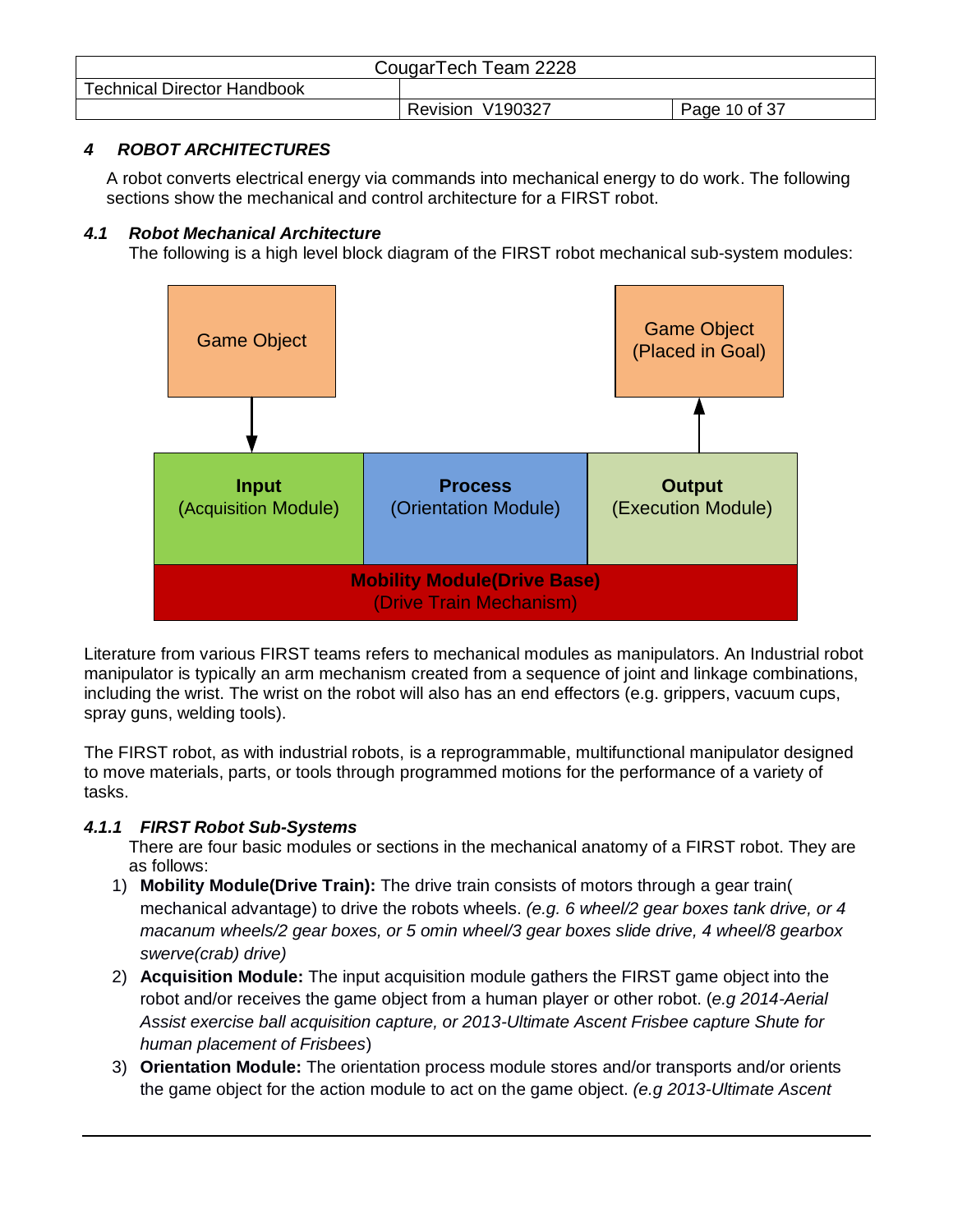| CougarTech Team 2228               |                     |               |
|------------------------------------|---------------------|---------------|
| <b>Technical Director Handbook</b> |                     |               |
|                                    | V190327<br>Revision | Page 11 of 37 |

*Frisbee orienteer/stacker, or 2012-Rebound rumble basket ball storage and conveyor system to ball shooter)*

4) **Execution Module:** The execution module performs an action on the game object. Typically this action is to place the object or throw the object. *(e.g. 2014-Aerial Assist exercise ball thrower, or 2013-Ultimate Ascent frisbee shooter)*

*Note: Combining modules reduces complexity and improves efficiency of the robot. For example, in "2014-Aerial Assist" one robot design combined the game object Acquisition, Orientation and Action Modules into one mechanism that could lower for acquisition and raise for shooting.*

#### <span id="page-10-0"></span>*4.2 Robot Controls Architecture*

The following is a high level block diagram of the FIRST robot control system modules:



## <span id="page-10-1"></span>*4.2.1 FIRST Robot Electrical Sub-Systems*

There are five basic sub-systems in the electrical anatomy of a FIRST robot. They are as follows:

1) **Power System:** The power system provides energy through a battery. The robot is energized through a main power switch and through a power distribution panel. On the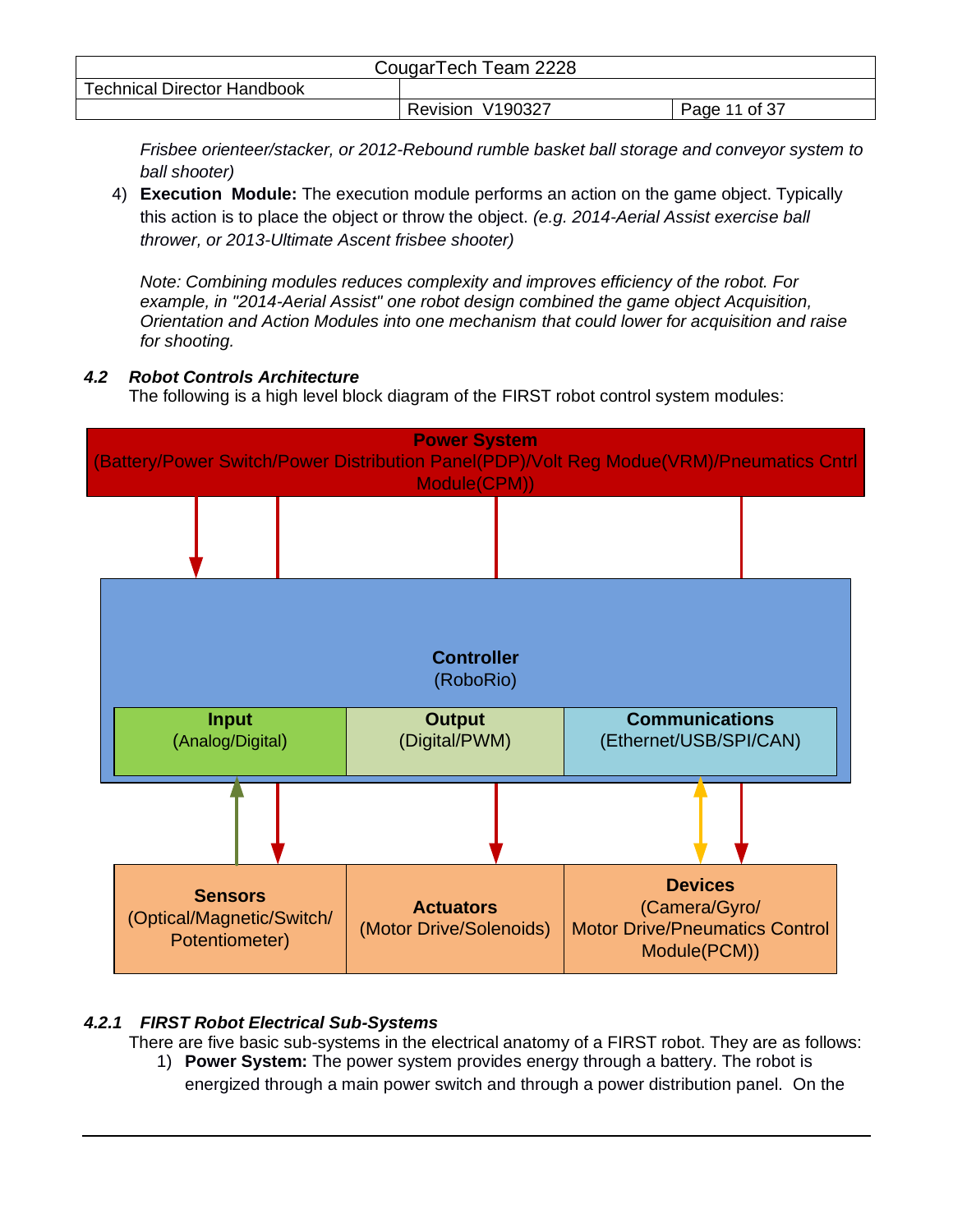| CougarTech Team 2228               |                  |               |
|------------------------------------|------------------|---------------|
| <b>Technical Director Handbook</b> |                  |               |
|                                    | Revision V190327 | Page 12 of 37 |

power distribution panel the electrical system is protected by the use of fuses that break the electrical circuit on excessive current.

- 2) **Controller:** The controller provides the logical sequence of commands to control mechanisms. It uses sensors to understand the state of the robot. Through a program sequence actuators are activated to provide mechanical motion to the robot.
- 3) **Sensors:** Sensors are transducers which convert one form of energy into another form to sense mechanical motion (e.g. Light energy[white light/infrared light] - with light energy present there is an electrical signal/no light, no electrical signal[e.g. encoders, horse shoe sensor], other sensors used sense magnetic, force, or pressure). These sensors provide useful information to the robot logic on the state of the mechanical mechanisms.
- 4) **Actuators:** These devices produce connectivity between the electrical system and the mechanical mechanisms. Actuators on the robot convert electrical energy into magnetic energy. Typical actuators include motor drives => motors, solenoid valves => pneumatic cylinders.
- 5) **Devices:** Devices are intelligent sensors or systems that have custom programs that manipulate sensor/actuator information and communicate data back to the robot controller.

## <span id="page-11-0"></span>*4.3 Software Architecture*



## <span id="page-11-1"></span>*4.3.1 Software Sub-Systems*

There are five software sub-systems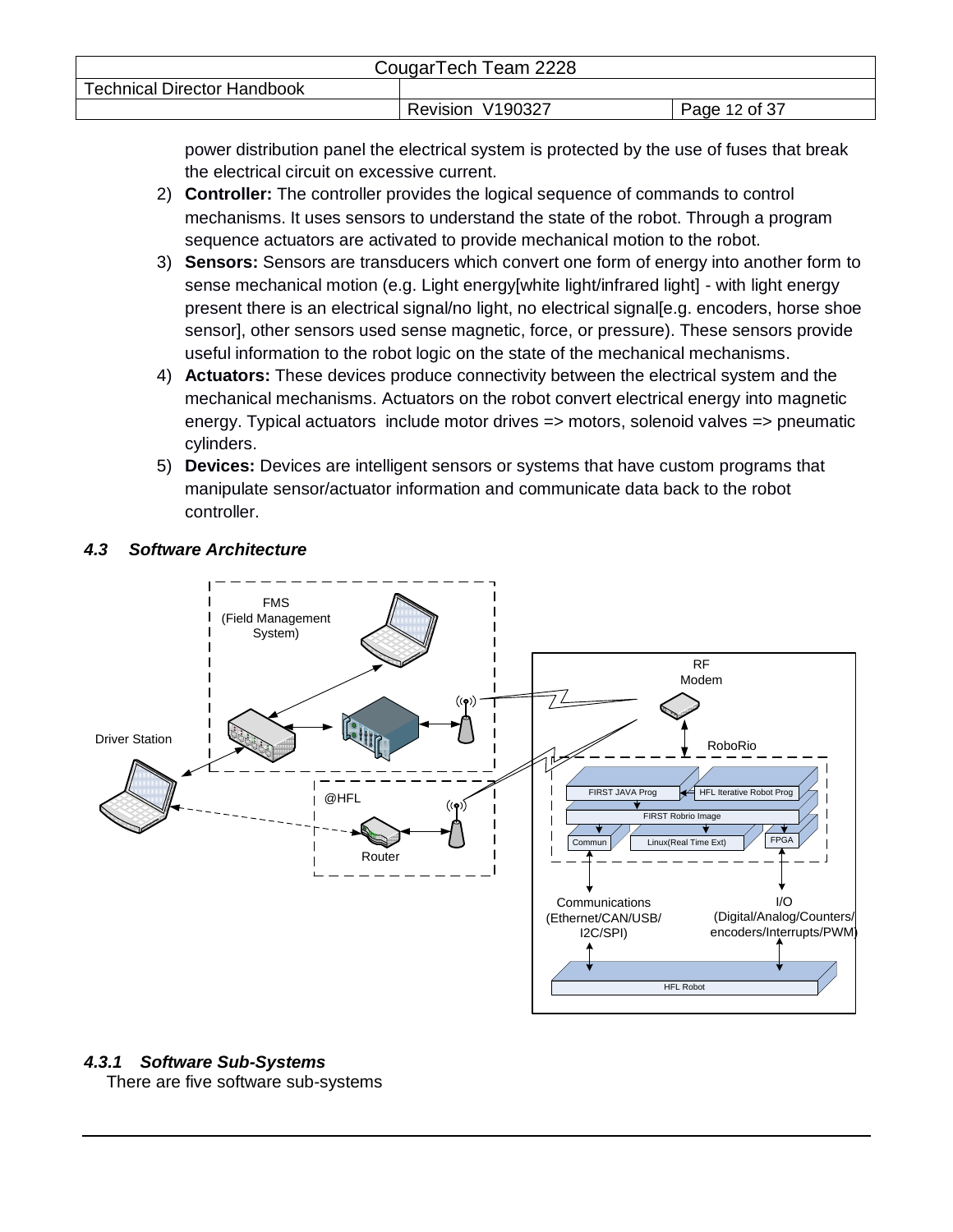| CougarTech Team 2228               |                  |               |
|------------------------------------|------------------|---------------|
| <b>Technical Director Handbook</b> |                  |               |
|                                    | Revision V190327 | Page 13 of 37 |

1. **Driver Station:** The driver station provides an interface for the operator to load software, setup devices, test software, provide analog(joy sticks) and digital input(Push buttons) to the RoboRio robot controller.

# **2. Robot Communications to operator:**

- a. Competition: At a competition all commands go through a Field Management System, which is controlled by FIRST, to the RoboRio
- b. At HFL: At HFL a router is used to communicate to the RoboRio.
- 3. **Robrio software architecture:** The software inside the RoboRio is layered; Linux with real time extensions is the kernal with a FIRST image for the Field Programmable Gate Array(FPGA). The HFL robot program is an extension of the FIRST Robot program.
- 4. **Communications:** The RoboRio is designed to provide several industry standard communications hardware.
- 5. **Input/Output (I/O):** The RoboRio is also designed to have a hardware interface for analog, digital and PWM signals to interface to robot sensors or actuators.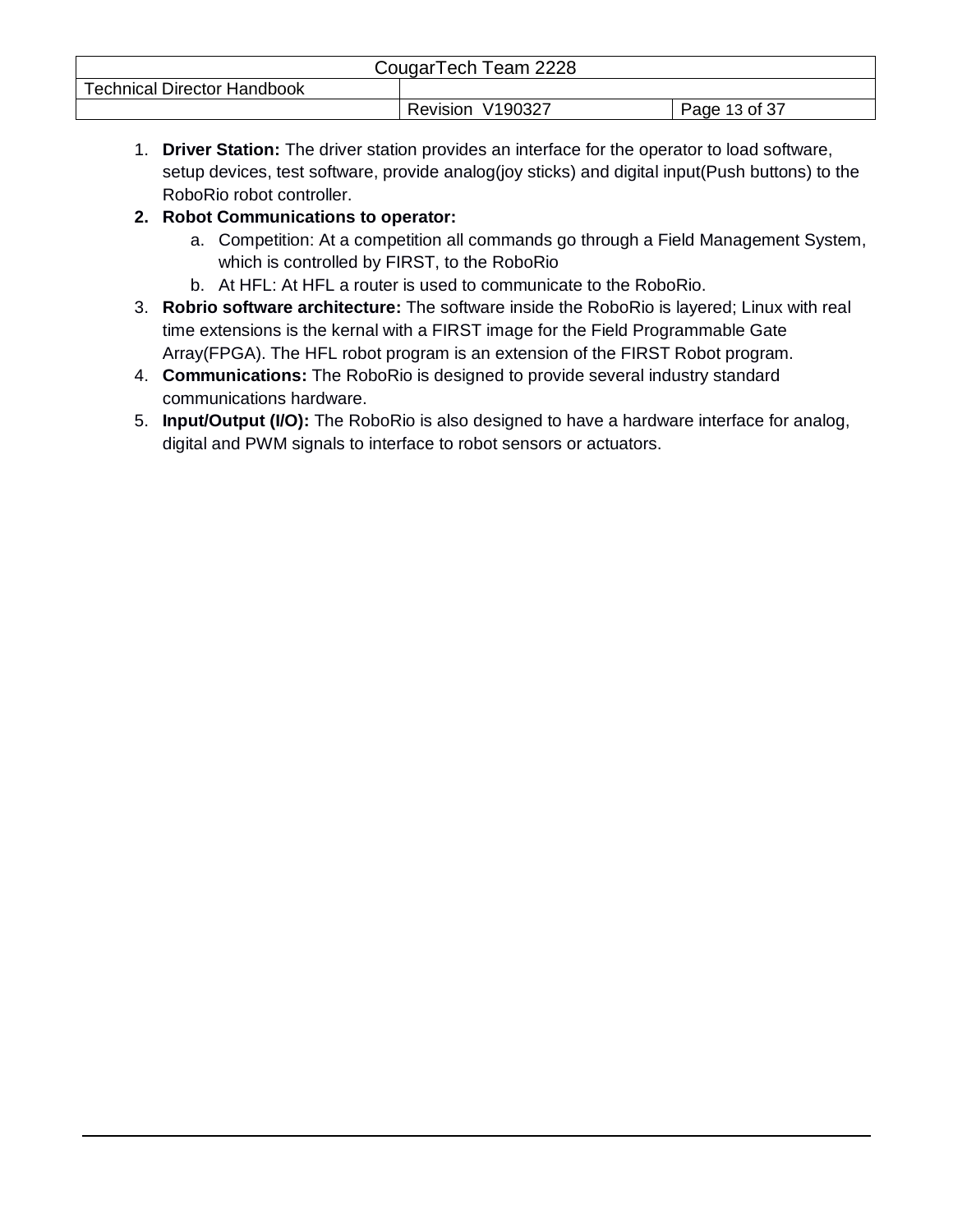| CougarTech Team 2228               |                  |               |
|------------------------------------|------------------|---------------|
| <b>Technical Director Handbook</b> |                  |               |
|                                    | Revision V190327 | Page 14 of 37 |

## <span id="page-13-0"></span>*5 TECHNICAL TEAM ORGANIZATION*

# <span id="page-13-1"></span>*5.1 Technical (Engineering) Team Organization Chart*



The team captains are responsible for maintaining the assignment of team members to subteams in the organization chart.

#### <span id="page-13-2"></span>*5.2 Technical Discipline Leader Responsibilities*

Project leaders are the first level of team members that define the character of the team. Thus your commitment to the team has far reaching consequences. The expected time commitment to the team includes: All team meetings, workshops, 4-5 days a week during actual build season and attendance at outreach events.

Each discipline leader should have an understudy that can be a backup. In the absence of the team leader the understudy in conjunction with the discipline mentor will continue executing present tasks.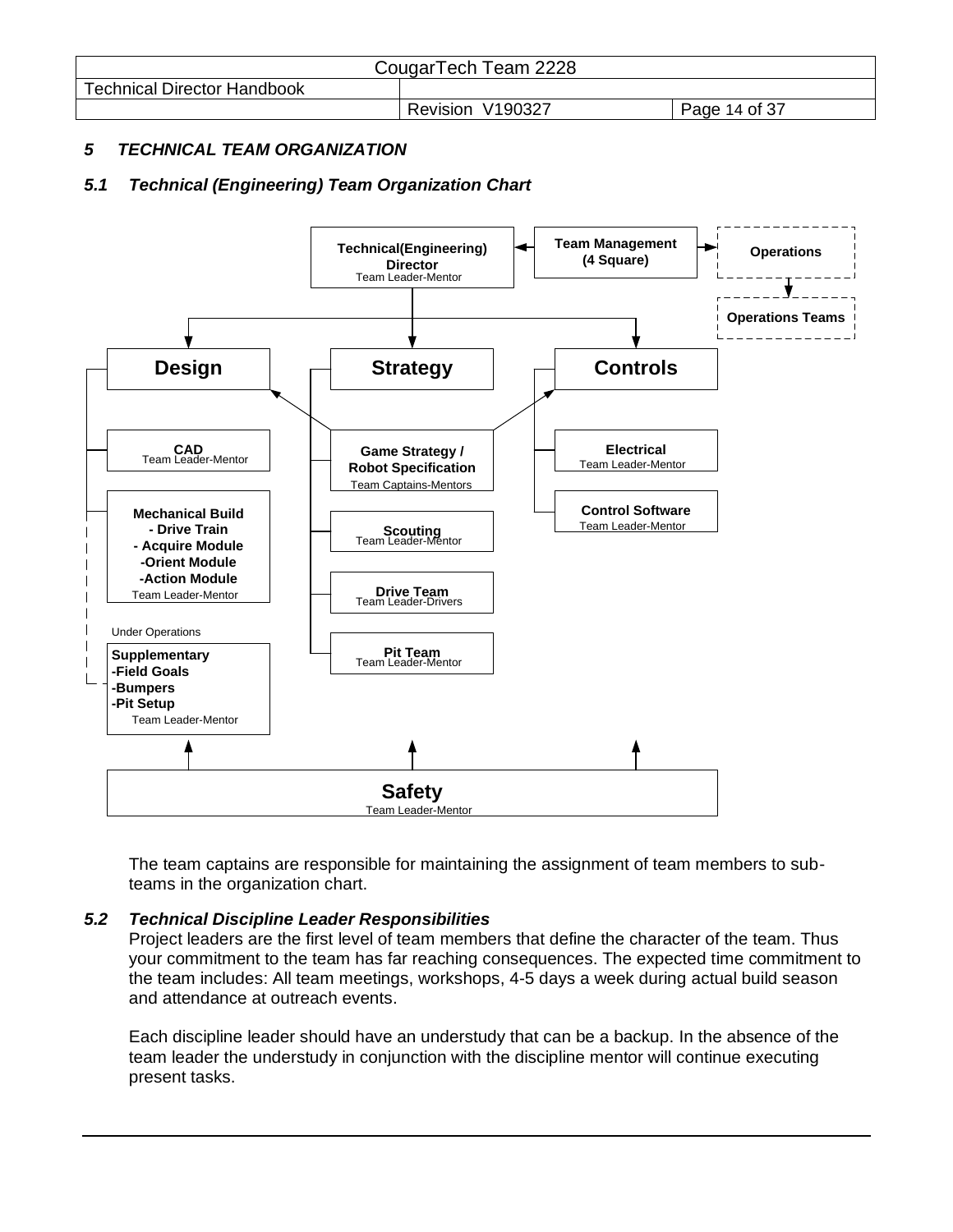| CougarTech Team 2228               |                  |               |
|------------------------------------|------------------|---------------|
| <b>Technical Director Handbook</b> |                  |               |
|                                    | Revision V190327 | Page 15 of 37 |

#### <span id="page-14-0"></span>*5.2.1 Technical(Engineering) Director*

The Technical(Engineering) Director is responsible for overseeing the sub-team work through the design process.

The Technical(Engineering) Director responsibilities include, but not limited to:

- 1) Robot design Team Leader Mechanical / Electrical / Software
- 2) Develops the Technical(Engineering) notebook
- 3) Manages the overall robot build schedule
- 4) Hosts the build season team status meetings
- 5) Reports to the Team 2228 management(Captain/Vice Captain/Tech Dir/Operations Dir/Lead Mentors)

#### <span id="page-14-1"></span>*5.2.1.1 Robot Committee*

The Robot Committee consists of the Technical Director/Mentor, Mechanical Team Leader/Mentor, Electrical Team Leader/Mentor, Software Team Leader/Mentor, and interested Seniors.

The Robot Committee is responsible for defining Module Teams and developing the final robot concept/design. Changes to the design are approved by Robot Committee.

#### <span id="page-14-2"></span>*5.2.1.2 Module Teams*

Module Teams are defined by the Robot Committee. There are three sets of Module Teams: Concept Module Teams, Prototype Module Teams and Design Module Teams. Team member assigned to Module Teams may change during the robot build season.

The Module Teams are responsible for delivering design and documentation during each of the design phases.

#### <span id="page-14-3"></span>*5.2.2 Mechanical Team Leader*

The mechanical team leader is responsible for overseeing the work to build and assemble the robot during build season. The work also includes maintenance of the robot at competitions and during the off season.

The mechanical team leader responsibilities include, but not limited to:

- 1) Develops a work breakdown structure(WBS) and schedule with sub-team mentor for the robot build
- 2) Maintains a build schedule and keeps mechanical build team to the schedule through supervision and communication
- 3) Communicates mechanical build progress to robot design team
- 4) Work closely with CAD, electrical and programming teams
- 5) Oversee mechanical build in accordance with mechanical standard (Mechanical Handbook)
- 6) Monitors mechanical weight of robot documented on a spreadsheet; formatted as the following: item/module/component name/weight
- 7) At competition, responsible for maintenance and upkeep of the robot
- 8) Supervises work in pit during competitions in coordination with Safety Captain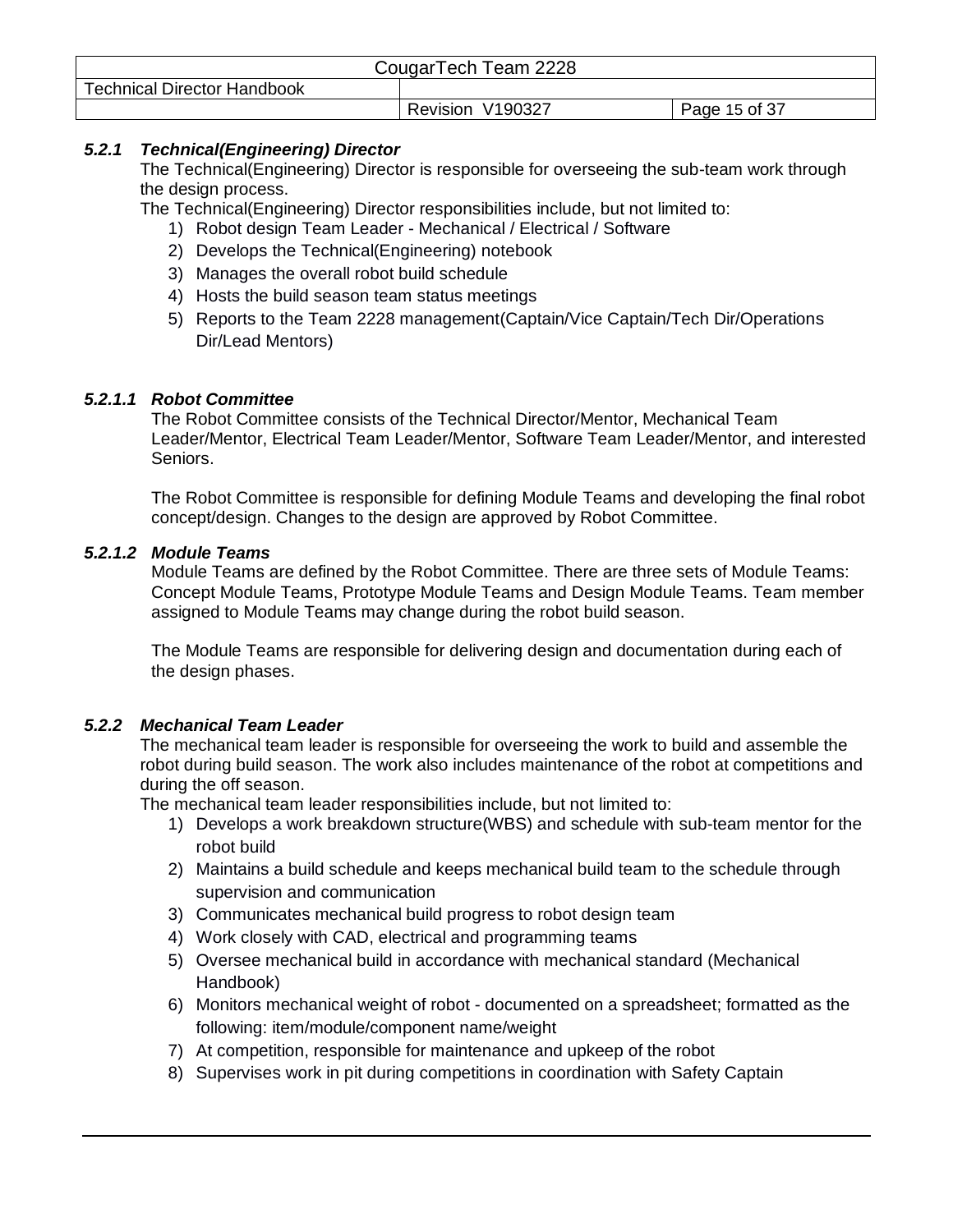| CougarTech Team 2228               |                  |               |
|------------------------------------|------------------|---------------|
| <b>Technical Director Handbook</b> |                  |               |
|                                    | Revision V190327 | Page 16 of 37 |

## <span id="page-15-0"></span>*5.2.2.1 Supplementary Team Leader*

The supplementary team reports to the operations part of the team, however, they have responsibilities to support the technical part of the team.

For the technical part of the team, the supplementary team leader is responsible for overseeing the work of the supplementary team to build game field elements for robot testing and to support construction of the CougarTech Pit at competitions.

The Supplementary team leader responsibilities include, but not limited to:

- 1) Interprets FIRST-supplied blueprints of the playing field and builds parts of the field according to those specifications.
- 2) Develops a work breakdown structure(WBS) and schedule with sub-team mentor
- 3) Organize and supervise design and build of all non-robotic materials including: crate, pit, and practice field; design and construct bumpers for robot; manage workshop and inventory of tools; coordinate with marketing the pit design regarding, and placement of, corporate logos on robot
- 4) Support field component assembly for robot testing at the end of the robot build cycle

## <span id="page-15-1"></span>*5.2.2.2 CAD Team Leader*

The CAD team leader is responsible for overseeing the work of the CAD team in developing CAD models of the robot and fabrication drawings of the mechanical components that require machining.

The CAD team leader responsibilities include, but not limited to:

- 1) Oversees the development of CAD models of the overall robot structure and feasibilities of design choices in accordance with CAD standard (CAD Handbook)
- 2) Oversees the development of robot sub-system prototypes
- 3) Maintains a CAD design notebook
- 4) Provides annotated Bill Of Materials(BOM) from input of mechanical team annotation BOM is formatted as follows: item/quantity/part name/mfg/mfg part number/cost/web address of spec sheet
- 5) Insure BOM is delivered to the Technical(Engineering) director for the Technical(Engineering) notebook
- 6) Communicates CAD progress to robot design team
- 7) Coordinates with mechanical and electrical build teams all pertinent information regarding the robot design

#### <span id="page-15-2"></span>*5.2.3 Controls Team Leader*

There is a close relationship between the control system and the control program. There may be one team leader for the electrical and software components of the robot or there can be separate team leaders for the electrical and software sub-teams.

#### <span id="page-15-3"></span>*5.2.3.1 Electrical Team Leader*

The electrical team leader is responsible for overseeing the work of the electrical team to provide electrical support for the robot build team and software team. The electrical team leader responsibilities include, but not limited to:

1) Oversee electrical design including electronics, sensor systems, motion systems and wiring in accordance with electrical standard (Electrical Handbook)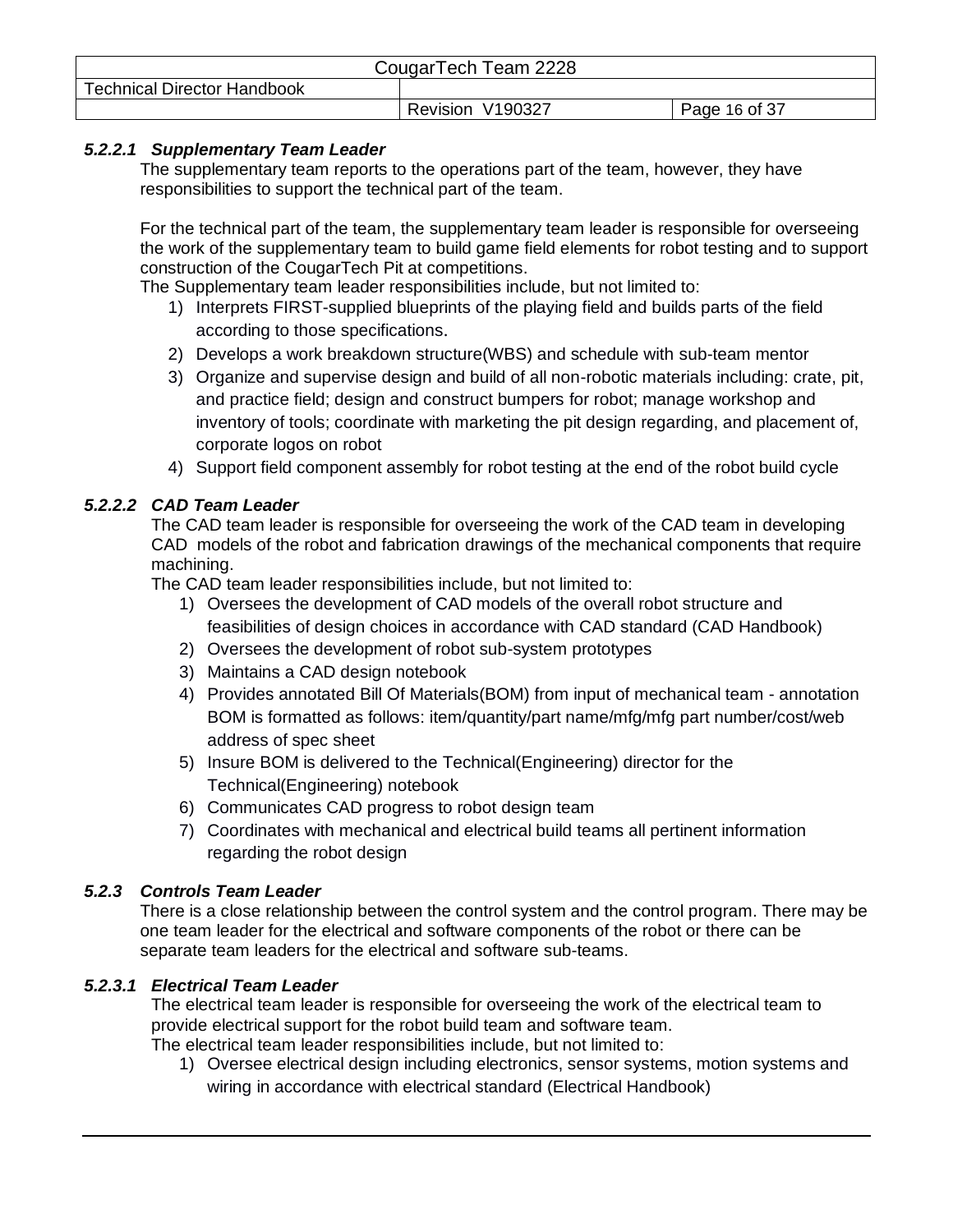| CougarTech Team 2228               |                  |               |
|------------------------------------|------------------|---------------|
| <b>Technical Director Handbook</b> |                  |               |
|                                    | Revision V190327 | Page 17 of 37 |

- 2) Develops robot build work breakdown structure (WBS) and schedule with team mentor
- 3) Communicates electrical build progress to robot design team
- 4) Provides annotated electrical Bill of Materials (BOM) annotation BOM is formatted as follows: item/quantity/part name/mfg/mfg part number/cost/web address of spec sheet
- 5) Monitors electrical weight of robot documented on a spreadsheet; formatted as the following: item/module/component name/weight
- 6) Provides cost analysis of the robot electrical system
- 7) Provides electrical documentation: schematics, Robot controller I/O definition

#### <span id="page-16-0"></span>*5.2.3.2 Software Team Leader*

The software team leader is responsible for overseeing the work of the software team to provide control logic for the robot and to support control testing during the build season and at competition.

The software team leader responsibilities include, but not limited to:

- 1) Oversee software design including I/O definition, programming schema, robot functions in accordance with software standard (Software Handbook)
- 2) Develops robot build work breakdown structure (WBS) and schedule with team mentor
- 3) Communicates software program progress to robot design team
- 4) Oversees software support for offseason robot activites
- 5) Oversees robot programming
- 6) Provides software documentation: robot program, Robot drive station-robot setup instructions

#### <span id="page-16-1"></span>*5.2.4 Strategy - Scouting Teams*

Strategy and scouting have a close relationship. Typically the strategy team is lead by the team captain and vice-captain with a separate team leader for scouting.

#### <span id="page-16-2"></span>*5.2.4.1 Game Strategy Team Leaders*

The strategy team leaders are responsible for leading the team through the robot strategy sessions during the robot build season.

The strategy team leaders responsibilities include, but not limited to:

- 1) With the Technical(Engineering) Director, Oversee the process to analyze the game and determine the game strategy
- 2) With the Technical(Engineering) Director, Oversee the process to develop the robot requirements (Robot Function / Design constraints)
- 3) With the Technical(Engineering) Director, Oversee the process to develop the robot concepts and final design

## <span id="page-16-3"></span>*5.2.4.2 Scouting Team Leader*

The scouting team leader is responsible for overseeing the work to provide the team with data on robots from other teams and robot/driver performance. This information is used for improving team 2228 match performance and alliance team selection.

The scouting team leaders responsibilities include, but not limited to:

- 1) Oversees the design/analysis of game competition in accordance with Scouting standard (Competition Handbook)
- 2) Oversee the development of competition scouting data collection process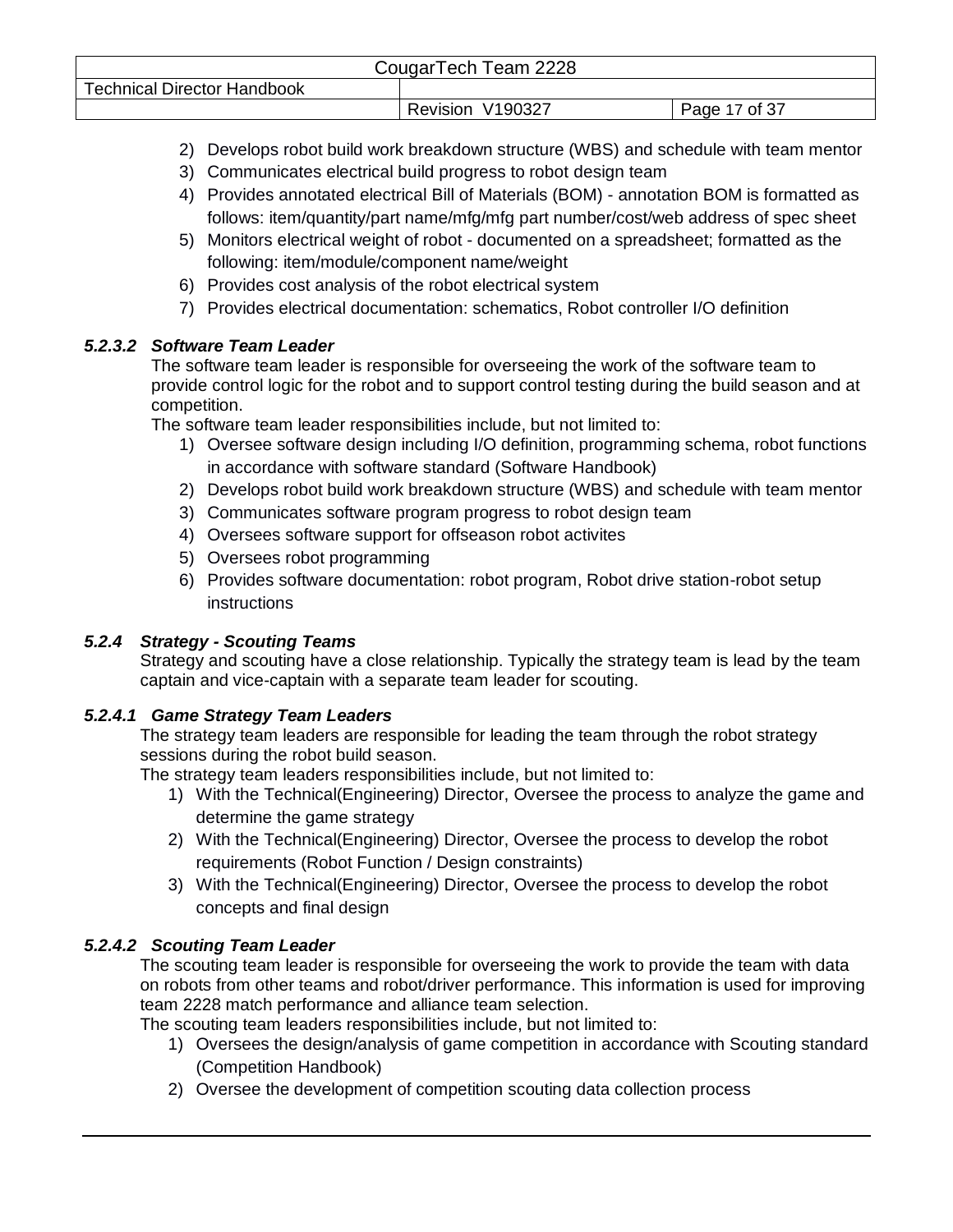| CougarTech Team 2228               |                  |               |
|------------------------------------|------------------|---------------|
| <b>Technical Director Handbook</b> |                  |               |
|                                    | Revision V190327 | Page 18 of 37 |

- 3) Assign and coordinate scouts during competitions. This should include Pit scouting and match scouting.
- 4) Oversee the development of an alliance selection process that includes the types of data to be used
- 5) Provide current team data to drive team
- 6) Oversee database of teams/capabilities during competition
- 7) Oversee preparation / deliver of competition scouting information for alliance selection team

## <span id="page-17-0"></span>*5.2.5 Safety Team Leader*

The safety team leader is responsible for overseeing the work to keep each CougarTech member safe by understanding and observing all safety rules in the shop and at competition. The safety team leader responsibilities include, but not limited to:

- 1) Oversees the team safety in accordance with Safety standard (Safety Handbook)
- 2) Plan, create, and present annual team safety seminar
- 3) Work with team members to participate in hands on safety training
- 4) Distribute and collect safety glasses in the shops
- 5) Coordinate safety of tools and oversee tools management
- 6) Download, print, and understand the current year safety manual, including safety (MSDS) information about batteries
- 7) Represent Team to UL as Safety Captain
- 8) Act as Pit Boss at all competitions, monitor pit safety, proper tool use, and remove non pit crew personnel.

# <span id="page-17-1"></span>*5.2.6 PIT Team Leader*

The pit crew team leader oversees the operation of the pit at competitions. The pit team leader responsibilities include, but not limited to:

- 1) Maintenance of robot
- 2) Trouble shooting lead with a software member

# <span id="page-17-2"></span>*5.2.7 Drive Team*

The Drive Team is a tightly coordinated team for running the robot. The drive team coach should be the drive team leader.

The drive team is expected to have backups in the event they are not able to participate.

## <span id="page-17-3"></span>*5.2.7.1 Drive Team Coach*

The role of the coach is to know the strategy for the entire alliance and communicate well with other teams on the alliance, relay relevant information to the driver and collector, be able to coordinate all three teams so that they can work as one, and have the ability to change the strategy mid-game when needed

The drive team coach responsibilities include, but not limited to:

1) The Coach's job is to coordinate the Drive Team & keep track of all things happening during a match, and advise the Driver, Co-Pilot, & Human Player as they deem necessary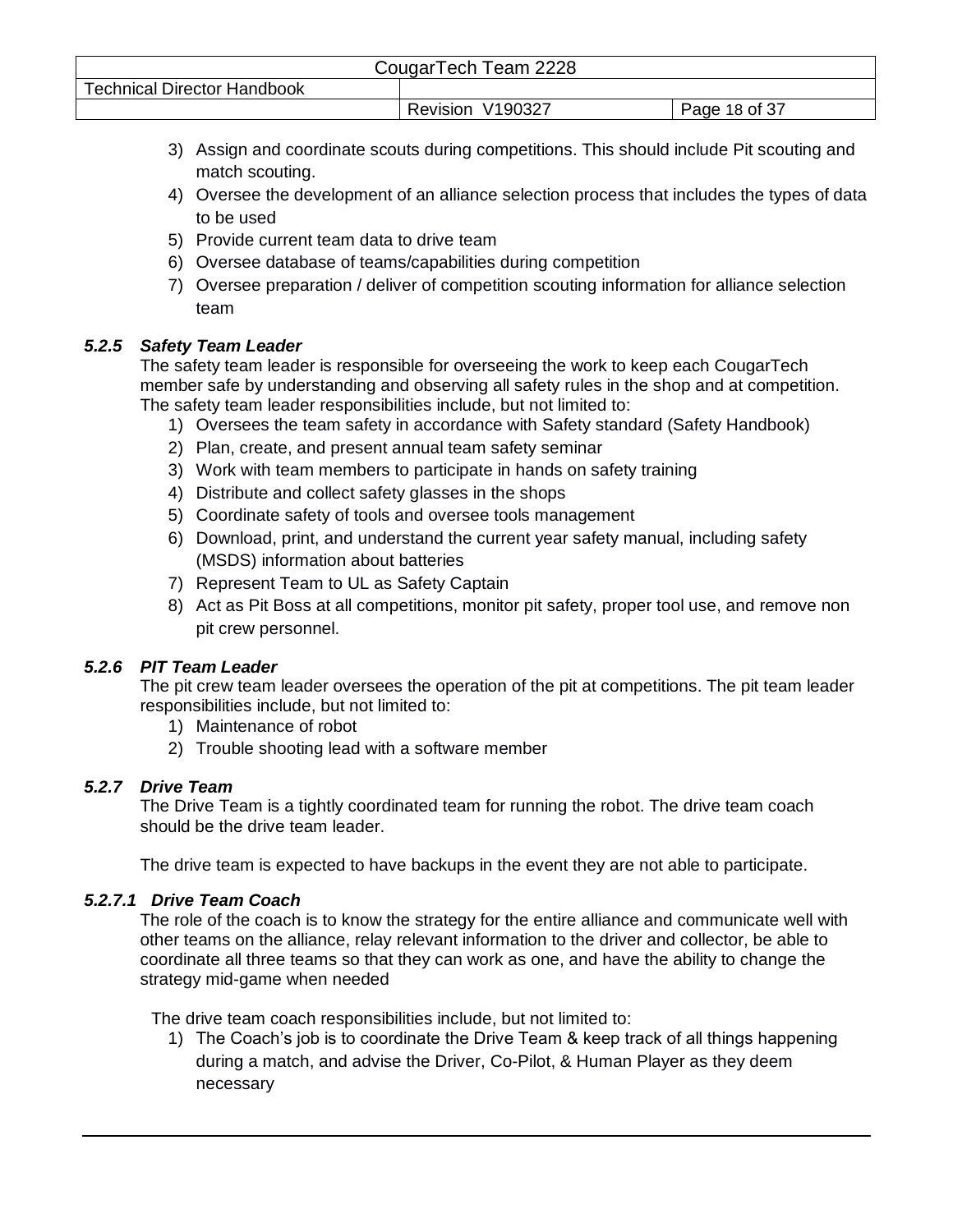| CougarTech Team 2228               |                  |               |
|------------------------------------|------------------|---------------|
| <b>Technical Director Handbook</b> |                  |               |
|                                    | Revision V190327 | Page 19 of 37 |

2) Coordinate with other teams in an alliance strategy

## <span id="page-18-0"></span>*5.2.7.2 Drive Team Robot Driver / Co-Pilot*

The drivers' main focus is to efficiency execute fundamental driving maneuvers. Even a great strategy will fail if with poor fundamental driving. The driver should definitely know all the in's and out's of how to: control their robot, pinning, as well as how to avoid being pinned

The drive team driver responsibilities include, but not limited to:

- 1) Drive the robot during competitions
- 2) The co-pilot is to control robot devices during competitions

#### <span id="page-18-1"></span>*5.2.7.3 Drive Team Human Player*

The human player responsibilities are defined in the game rules. The human player plays an important role in the game object cycle time. The human player needs to minimize the time a robot does not have a game object.

The drive team human player responsibilities include, but not limited to:

- 1) The human player is to carry out the tasks set forth by the game rules for human players during competitions
- 2) The human player is expected to be present or a backup at all competition matches

## <span id="page-18-2"></span>*6 PROJECT MANAGEMENT*

As the project managers(Technical(Engineering) Director and Team Leaders), your job is to plan, budget, oversee and document all aspects of the specific project you are working on. Project managers will work closely with upper management to make sure that the scope and direction of each task is on schedule.

Remember perfection can kill a schedule. "Never let perfectionism get in the way of getting a good job done" To meet the schedule everyone has to understand their support and the execution of the plan.

The mentors role is to advise and assist in the development of the plan and execution. A mentor will intervene if plan or execution do not meet project milestones.

#### <span id="page-18-3"></span>*6.1 Personal Characteristics*

Project leaders are the first level of team members that define the character of the team. Thus your commitment to the team has far reaching consequences.

The personal characteristics of a project team leaders include, but not limited to:

- 1) **Behave ethically:** All leaders should follow FIRSTs' "Gracious Professionalism"
- 2) **Communicate Effectively:** Using appropriate communications tools, leaders in a timely manner should speak, listen and write clearly
- 3) **Lead:** Leaders should always influence others to achieve results for the team with a positive attitude
- 4) **Plan:** Team leaders should understand team strategies, create implementation plans and evaluate progress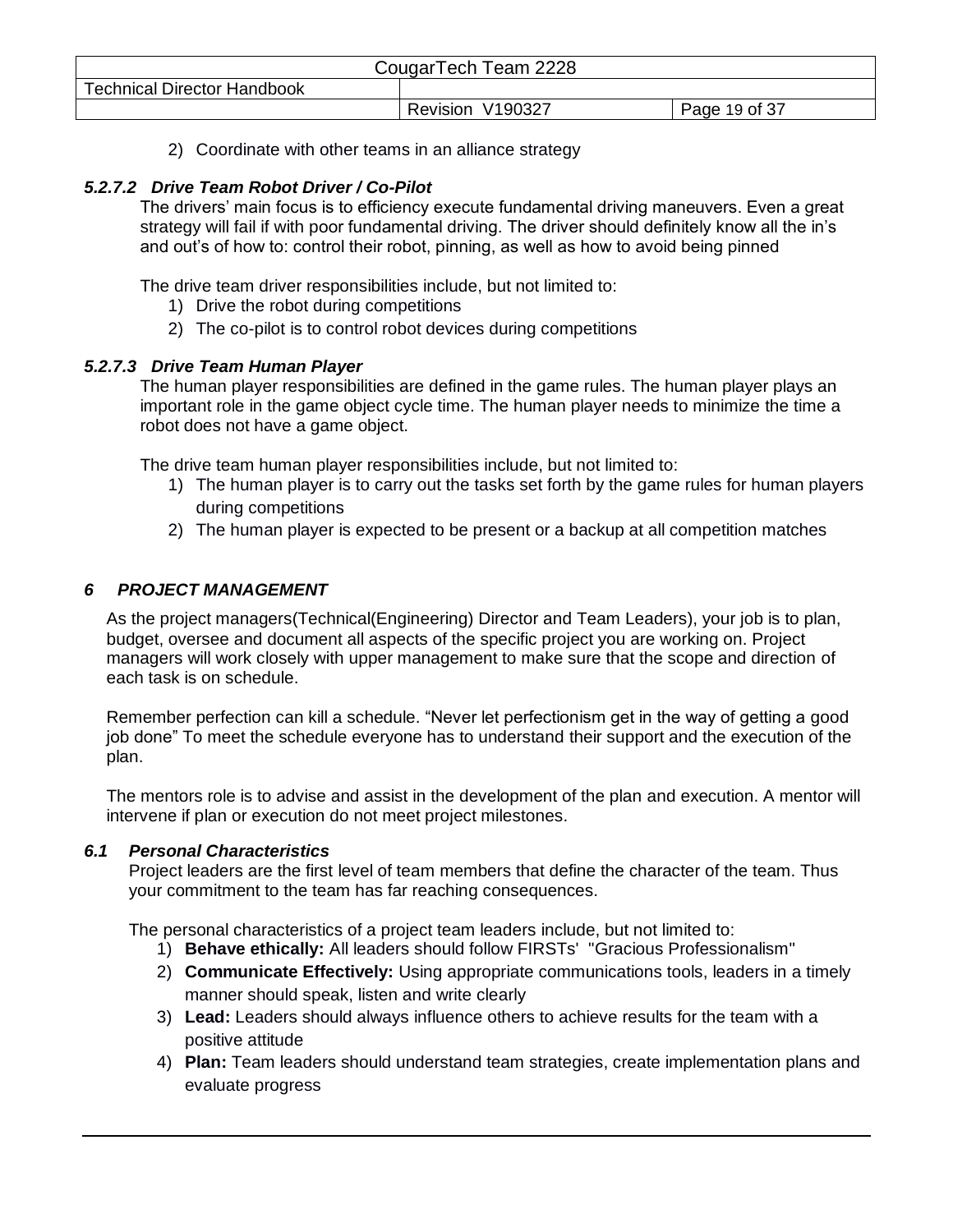| CougarTech Team 2228               |                     |               |
|------------------------------------|---------------------|---------------|
| <b>Technical Director Handbook</b> |                     |               |
|                                    | V190327<br>Revision | Page 20 of 37 |

5) **Solve Problems:** Assess problem situations to identify causes, gather and process relevant information, generate possible solutions, and make recommendations and/or resolve the problem

## <span id="page-19-0"></span>*6.2 Project Planning*

In the next section two levels of planning are described. The High level task schedule and the detailed weekly task schedule. To accomplish the goals of Team 2228 the team leaders need to develop plans to meet these goals. This is accomplished in the following manner.

- 1) Based on team strategies develop a scope of work(high level tasks)
- 2) Create a detailed work break down structure(WBS) which identifies and sequences the activities/documentation needed to successfully accomplish each task
- 3) Identify resources, training needs, task deliverables, technical approach, and system development process
- 4) Execute the plan and provide effective communications between the teams and the management team

## <span id="page-19-1"></span>*6.2.1 Work Breakdown Structure (WBS)*

A work breakdown structure (WBS) is a common framework for overall planning and control of work to complete a project. The WBS divides work into definable increments called tasks. Each task may have several steps to complete the defined work.

When creating a WBS, the sub-team leaders need to defined what tasks need to be executed to complete the project. Each task should list the work to be accomplished and who on the subteam will be doing the work.

The Work Breakdown Structure (WBS) is an essential tool for planning and executing the project. It is used to communicate work content, status, resource(sub-team members) utilization.

## <span id="page-19-2"></span>*6.2.2 Milestones*

Milestones are specific points along a project time line. The "Build-Competition Season" details the milestones of the build season for each sub-teams. The "Team2228 Design Process Handbook" also has a detailed milestone chart for the build season.

## <span id="page-19-3"></span>*6.3 Reporting Process*

There are three reporting processes. The team management reporting process and the team reporting process.

## <span id="page-19-4"></span>*6.3.1 Team Management Reporting Process*

The Management/Mentor meetings provide a forum to effectively keep the teams focused on critical elements of the seasonal team phases. The Team Management meetings also provides an effective forum to present problems, shift resources, make decisions. We have named this meeting the "4square" (Members include: Captain/Vice Captain/Tech Dir/Operations Dir/Lead Mentors).

**When:** Prior to each team meeting or as needed. Thus, each team meeting night would have the following schedule:

1) Team Leader/Mentor meeting.Team members would bring out and setup all equipment needed for their respected areas. (30min)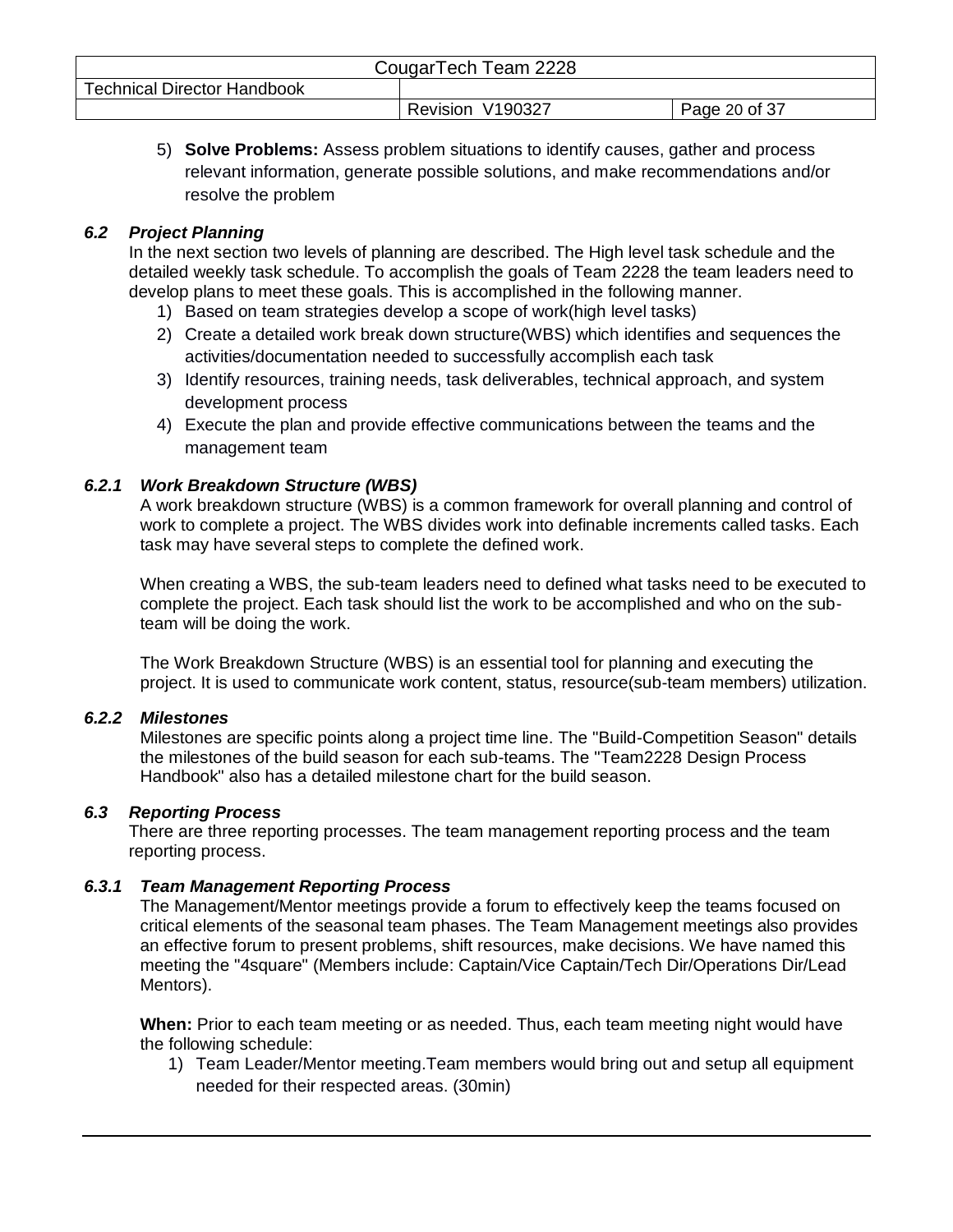| CougarTech Team 2228               |                  |               |
|------------------------------------|------------------|---------------|
| <b>Technical Director Handbook</b> |                  |               |
|                                    | Revision V190327 | Page 21 of 37 |

- 2) Execute team meeting plan (3hr)
- 3) Return team equipment to storage and have an end team meeting (30min)
- **Chair:** Team Captain and Vice-Captain

**Who:** Captains, Technical(Engineering) and Operations Directors/Mentors and Lead Mentors **Agenda:** 1. Status of team events/tasks, next steps, and help needed.

#### <span id="page-20-0"></span>*6.3.2 Off-Season and Pre-Season Reporting Process*

During the Off-Season and Pre-Season, Team Leader/Mentor meetings are required. The Team/Mentor meetings provide a forum to effectively keep the teams focused on critical tasks for the particular season. The Team Leader/Mentor meetings also provides an effective forum to present problems, shift resources, make decisions.

**When:** Prior to each team meeting or as needed. Thus, each team meeting night would have the following schedule:

- 1) Team Leader/Mentor meeting/ team members would bring out and setup all equipment needed for their respected areas. (20min)
- 2) Execute team meeting plan (3hr)
- 3) Return team equipment to storage and have an end team meeting (20min)

**Chair:** Captain / Vice-Captain

**Who:** Team Leaders / Mentors

**Agenda:** 1. Progress toward team event milestones; 2. brief status of teams, next steps, and help needed.

#### <span id="page-20-1"></span>*6.3.3 Build Season Team Reporting Process*

During the robot build season Team Leader/Mentor meetings are required. The Team/Mentor meetings provide a forum to effectively keep the teams focused on critical elements of the build season. The Team Leader/Mentor meetings also provides an effective forum to present problems, shift resources, make decisions.

**When:** Prior to each team meeting or as needed. Thus, each team meeting night would have the following schedule:

- 1) Team Leader/Mentor meeting/ team members would bring out and setup all equipment needed for their respected areas. (30min)
- 2) Execute team meeting plan (3hr)
- 3) Return team equipment to storage and have an end team meeting (30min)

**Chair:** Technical(Engineering) Director

**Who:** Team Leaders / Mentors

**Agenda:** 1. Progress toward design/build milestones; 2. Brief status of teams, next steps, and help needed. 3. Review: game play, KPPs, design and related decisions

#### <span id="page-20-2"></span>*6.3.4 Design Reviews*

Design reviews are import part of any design process. They accomplish the following:

- 1) Catch errors early
- 2) Allow everyone to be on the same page of understanding
- 3) Reduces re-work (Saves time in design process)

The intension is NOT to REDESIGN or to CRITICIZE the design. There are multiple answers to any problem. The only question at hand is "Does the solution meet the requirements"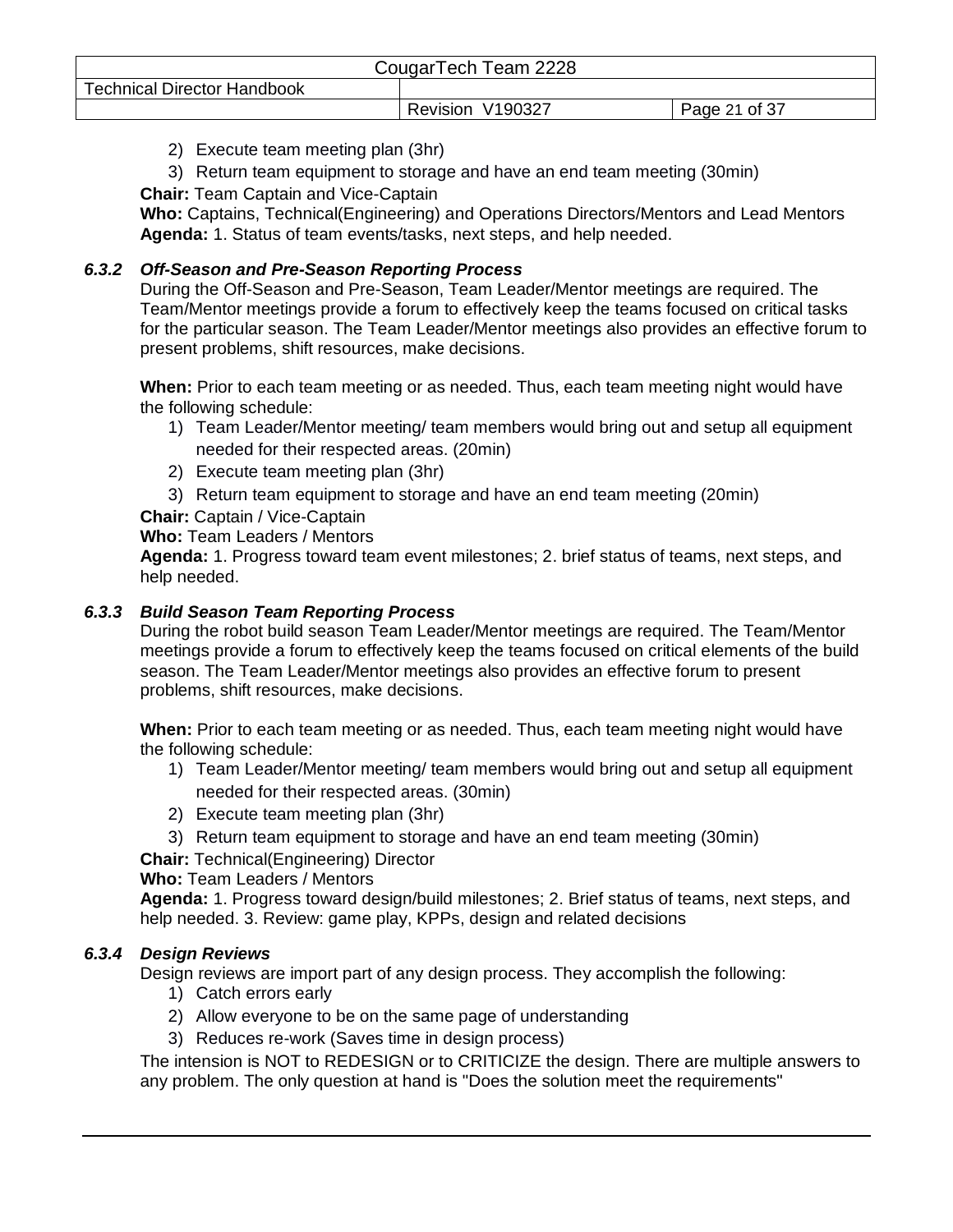| CougarTech Team 2228               |                  |               |  |
|------------------------------------|------------------|---------------|--|
| <b>Technical Director Handbook</b> |                  |               |  |
|                                    | Revision V190327 | Page 22 of 37 |  |

**When:** Prior to each design phase

**Chair:** Technical(Engineering) Director

**Who:** Sub-Team Leaders / Mentors

**Agenda:** Information presented should be electronic documentation showing design documentation (sketches/calculations/decision matrix/drawings). For fabricated parts dimensioned drawings should be presented.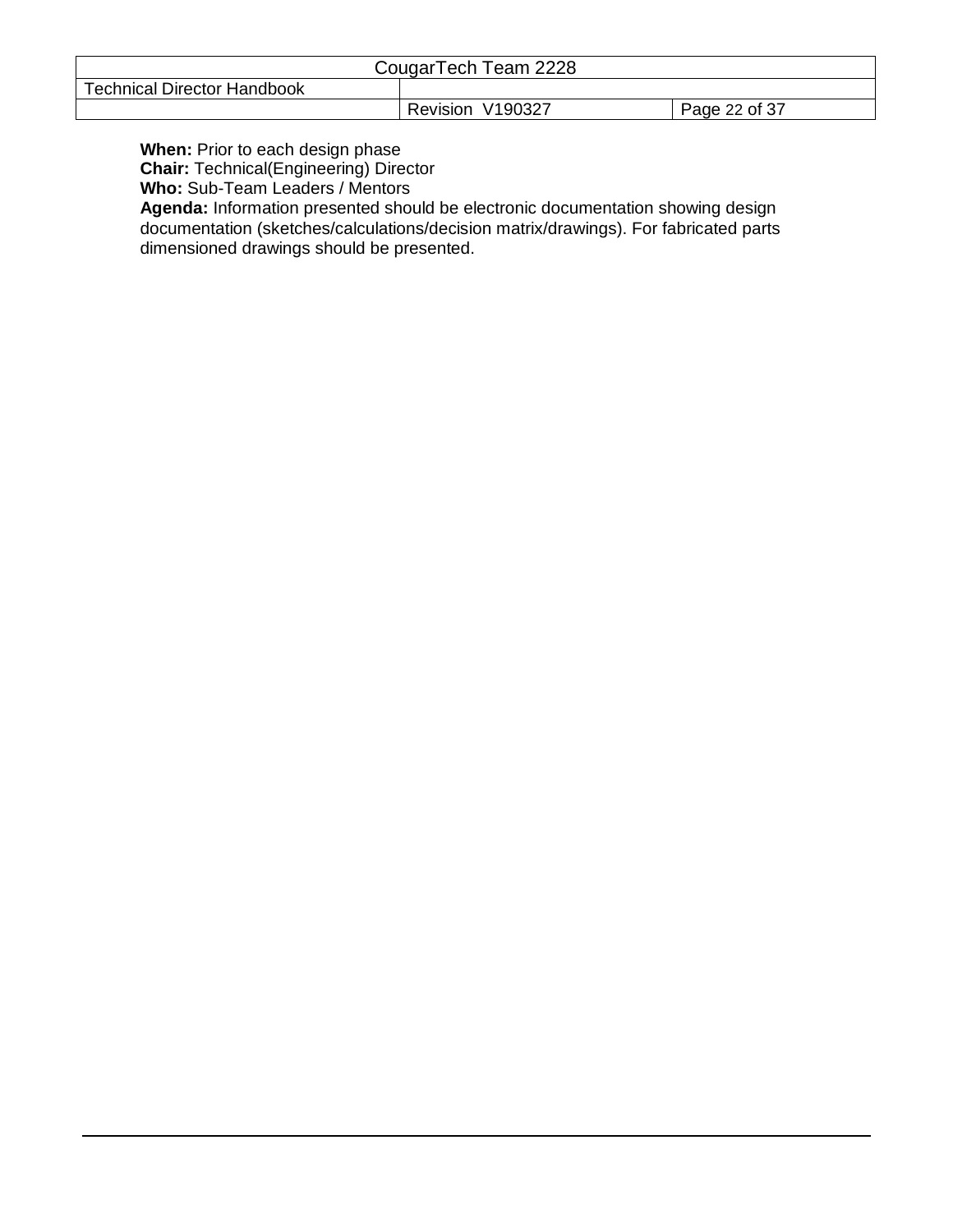| CougarTech Team 2228               |                  |               |  |  |  |
|------------------------------------|------------------|---------------|--|--|--|
| <b>Technical Director Handbook</b> |                  |               |  |  |  |
|                                    | Revision V160710 | Page 23 of 37 |  |  |  |

## <span id="page-22-0"></span>*7 OFF-SEASON TECHNICAL MILESTONES (April - August)*

#### <span id="page-22-1"></span>*7.1 Team*

1) Team lessons learned meeting and handbook update

#### <span id="page-22-2"></span>*7.2 Mechanical*

- 1) Cleanup/Reorganize the team closet
- 2) Cleanup/Store mechanical parts away after competition
- 3) Do a Mechanical Part Inventory
- 4) Mechanical Inventory BOM: Format of BOM should be organized out as following:
	- a) Item number
	- b) Item description
	- c) Key part parameter description
	- d) Item manufacture Part number
	- e) Supplier Part Number
	- f) Supplier web site address

PDF spec sheets should be saved on the team school hard drive

- 5) Development Team projects to improve team skills(Old/New team leader and team)
- 6) Participation in team community activities

## <span id="page-22-3"></span>*7.3 Electrical*

- 1) Cleanup/Store electrical parts away after competition
- 2) Do an Electrical Part Inventory
- 3) Electrical Inventory BOM: Format of BOM should be organized out as following:
	- a) Item number
	- b) Item description
	- c) Item manufacture Part number
	- d) Supplier Part Number
	- e) Supplier web site address
	- PDF spec sheets should be saved on the team school hard drive
- 4) Development Team projects to improve team skills(Old/New team leader and team)
- 5) Participation in team community activities

#### <span id="page-22-4"></span>*7.4 Software*

- 1) Archive robot software
- 2) Development Team projects to improve team skills(Old/New team leader and team)
- 3) Participation in team community activities

## <span id="page-22-5"></span>*8 PRE-SEASON MILESTONES (September - December)*

#### <span id="page-22-6"></span>*8.1 Mechanical*

Mechanical task for the Pre-Season: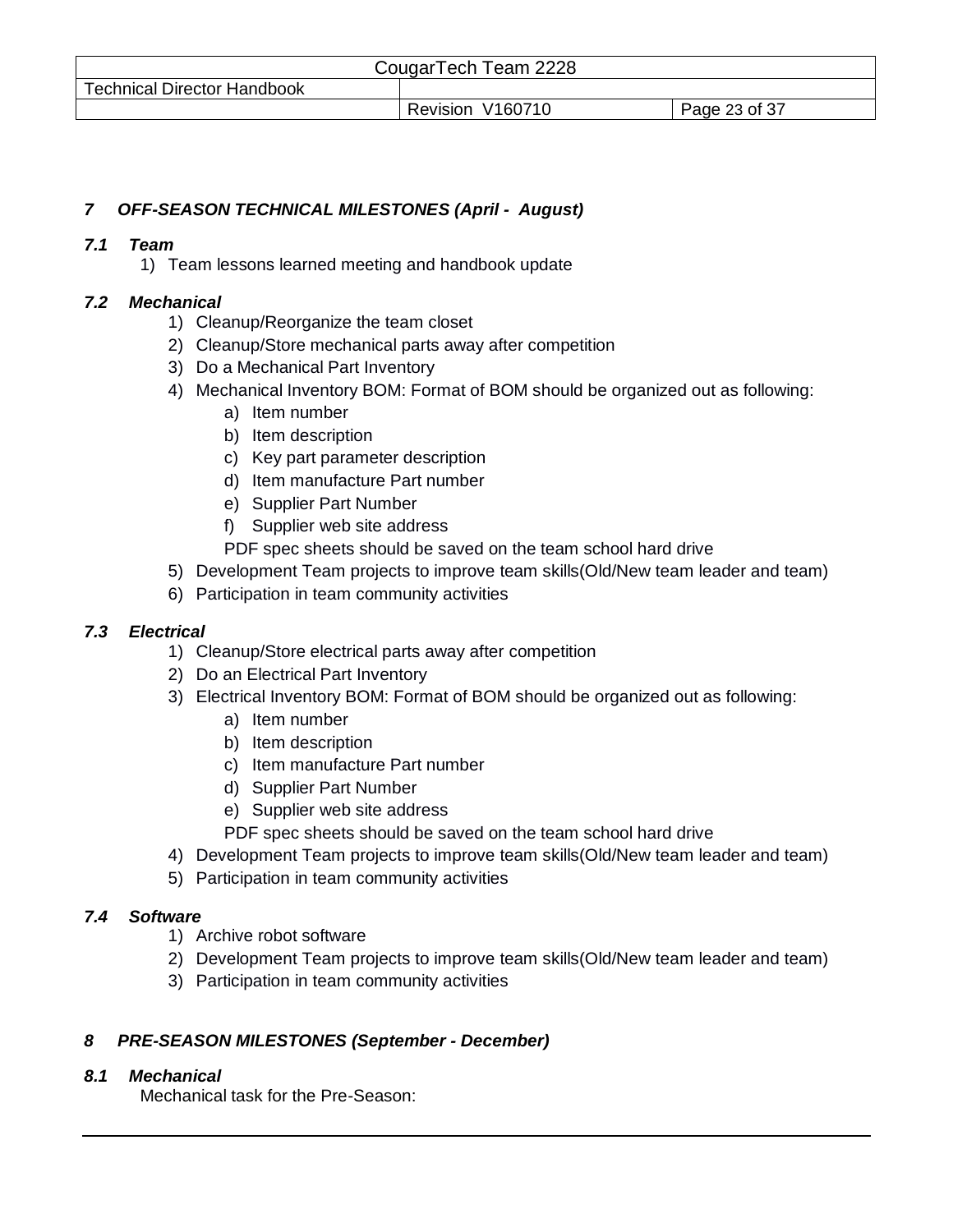| CougarTech Team 2228               |                  |               |  |  |
|------------------------------------|------------------|---------------|--|--|
| <b>Technical Director Handbook</b> |                  |               |  |  |
|                                    | Revision V160710 | Page 24 of 37 |  |  |

- 1) Competition Robot Ready for Ruckus
- 2) Competition Robot breakdown after Ruckus and update mechanical inventory BOM
- 3) Mechanical Shop Tool Training
- 4) Electrical cross training
- 5) CAD training
- 6) Safety Training
- 7) Mechanical tool inventory (Determine what tools are broken)
- 8) Mechanical Cost Budget
- 9) Mechanical part pre-orders A notebook should be keep for PO requests

#### <span id="page-23-0"></span>*8.2 Electrical*

Electrical tasks for the Pre-Season:

- 1) Electrical Shop Tools training
- 2) Mechanical cross training
- 3) Electrical schematic training
- 4) Safety Training
- 5) Competition Robot breakdown after Ruckus and update electrical inventory BOM
- 6) Electrical Tool Inventory (Determine what tools are broken)
- 7) Electrical Cost Budget
- 8) Electrical part pre-orders A notebook should be keep for PO requests.

#### <span id="page-23-1"></span>*8.3 Software*

Software tasks for the Pre-Season:

- 1) Electrical cross training
- 2) Software development environment (IDE) training
- 3) Software device setup training(e.g. modems, Robrio, CAN devices, etc)
- 4) Robot program structure language training
- 5) Robot software standard(code grammar rules) training
- 6) Download software upgrades for lap top and install
- 7) Robot I/O software construct training
- 8) Software hardware Tool(PC/routers/modems/joy sticks/etc.) Inventory (Determine what tools are broken)

## <span id="page-23-2"></span>*8.4 Scouting*

Scouting tasks for the Pre-Season:

- 1) Analyze completion team data for regional teams
- 2) Develop scouting training for team
- 3) Improve on data collection process

## <span id="page-23-3"></span>*9 BUILD SEASON SCHEDULE AND MILESTONES (January - March)*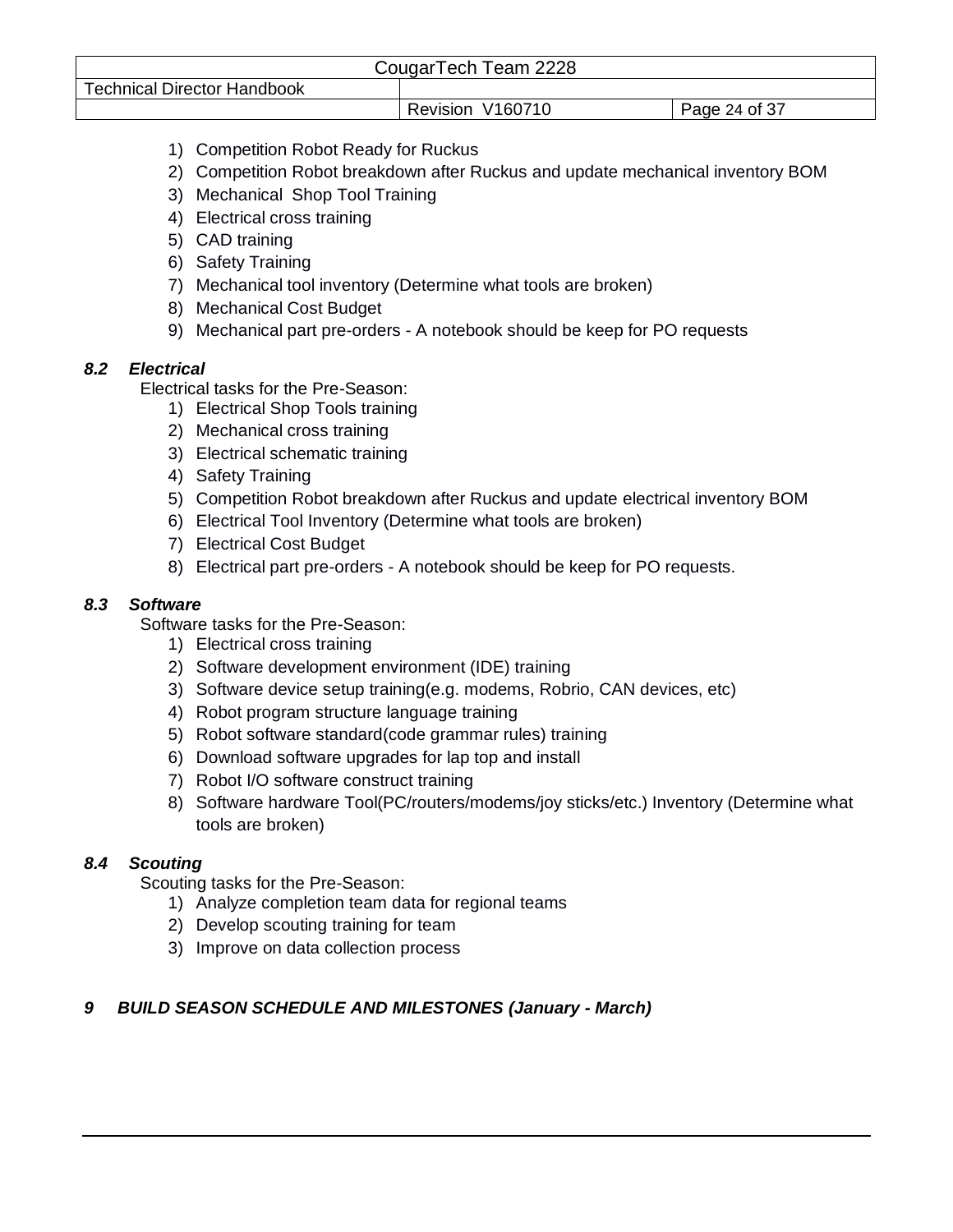| CougarTech Team 2228               |                  |               |  |  |  |
|------------------------------------|------------------|---------------|--|--|--|
| <b>Technical Director Handbook</b> |                  |               |  |  |  |
|                                    | Revision V160710 | Page 25 of 37 |  |  |  |

## <span id="page-24-0"></span>*9.1 Design Process Block Diagram*



## <span id="page-24-1"></span>*9.2 Concept-Prelim Design Teams*

#### <span id="page-24-2"></span>*9.2.1 Robot Concept Team*

The concept teams are responsible for developing module concepts (the "HOWS" ) to meet the robot required modules.

#### *9.2.1.1 Robot Concept - Prelim Design Team Technical Skills*

- 1. Mechanical mechanism design knowledge
- 2. Robot module integration design knowledge
- 3. Geometry / Trigonometry
- 4. CAD

#### <span id="page-24-3"></span>*9.2.2 Prototype/Drivebase Team*

The prototype/Drivebase team will be responsible for developing the drive concept and then build the test bot drivebase. After the drivebase is completed, the prototype team will start the acquisition prototype module for the test bot.

#### *9.2.2.1 Prototype/Drivebase Team Technical Skills*

- 1. Mechanical tools
- 2. Safety training
- 3. Drivebase design and prototype construction knowledge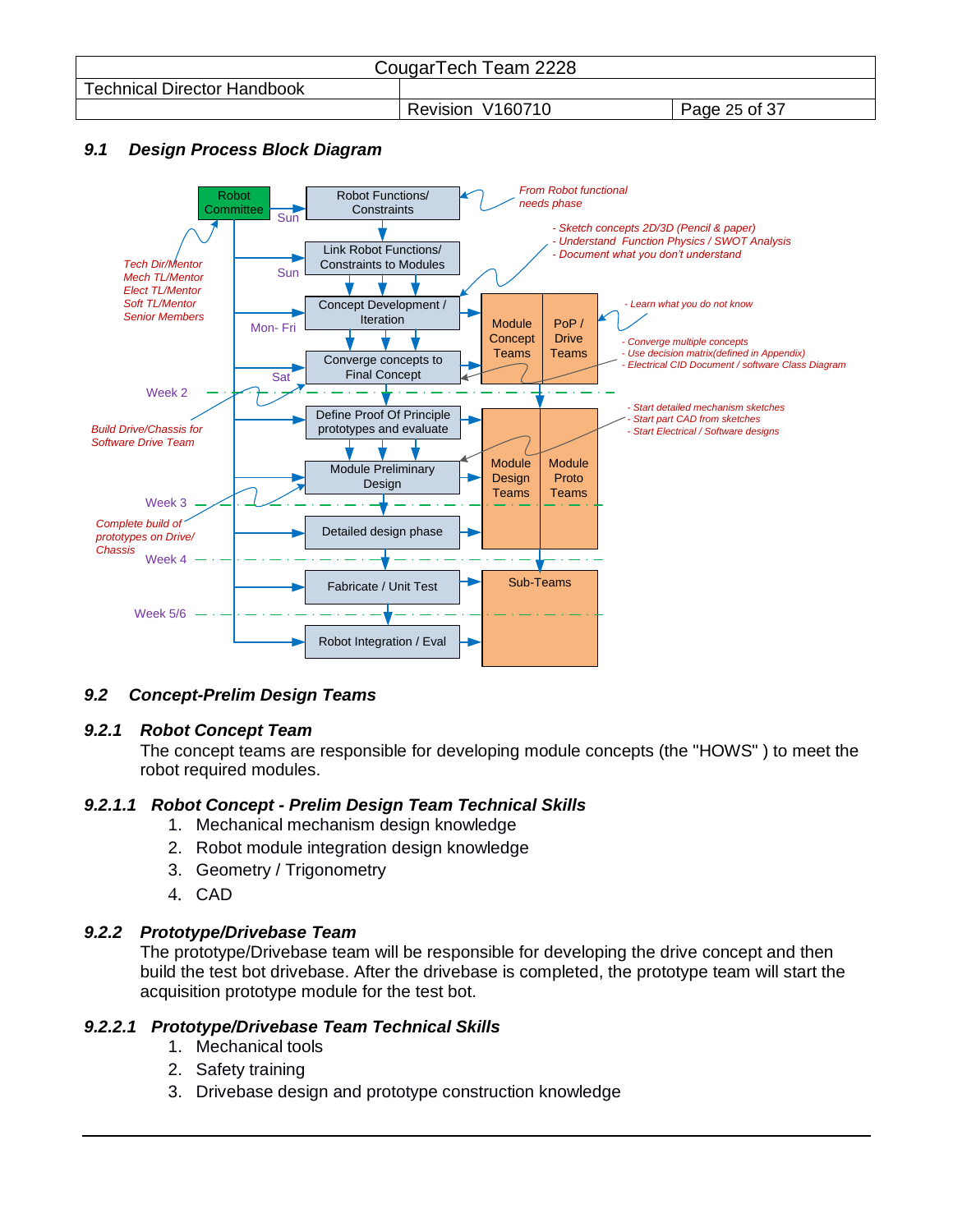| CougarTech Team 2228               |                  |               |  |
|------------------------------------|------------------|---------------|--|
| <b>Technical Director Handbook</b> |                  |               |  |
|                                    | Revision V160710 | Page 26 of 37 |  |

# <span id="page-25-0"></span>*9.2.3 Drive Team*

The Drive team is responsible for drive training with respect to the scoring strategy for the team.

#### *9.2.3.1 Drive Team Technical Skills*

- 1. Team scoring strategy knowledge
- 2. Field setup and dimensions knowledge
- 3. Connecting the drive station to the test robot.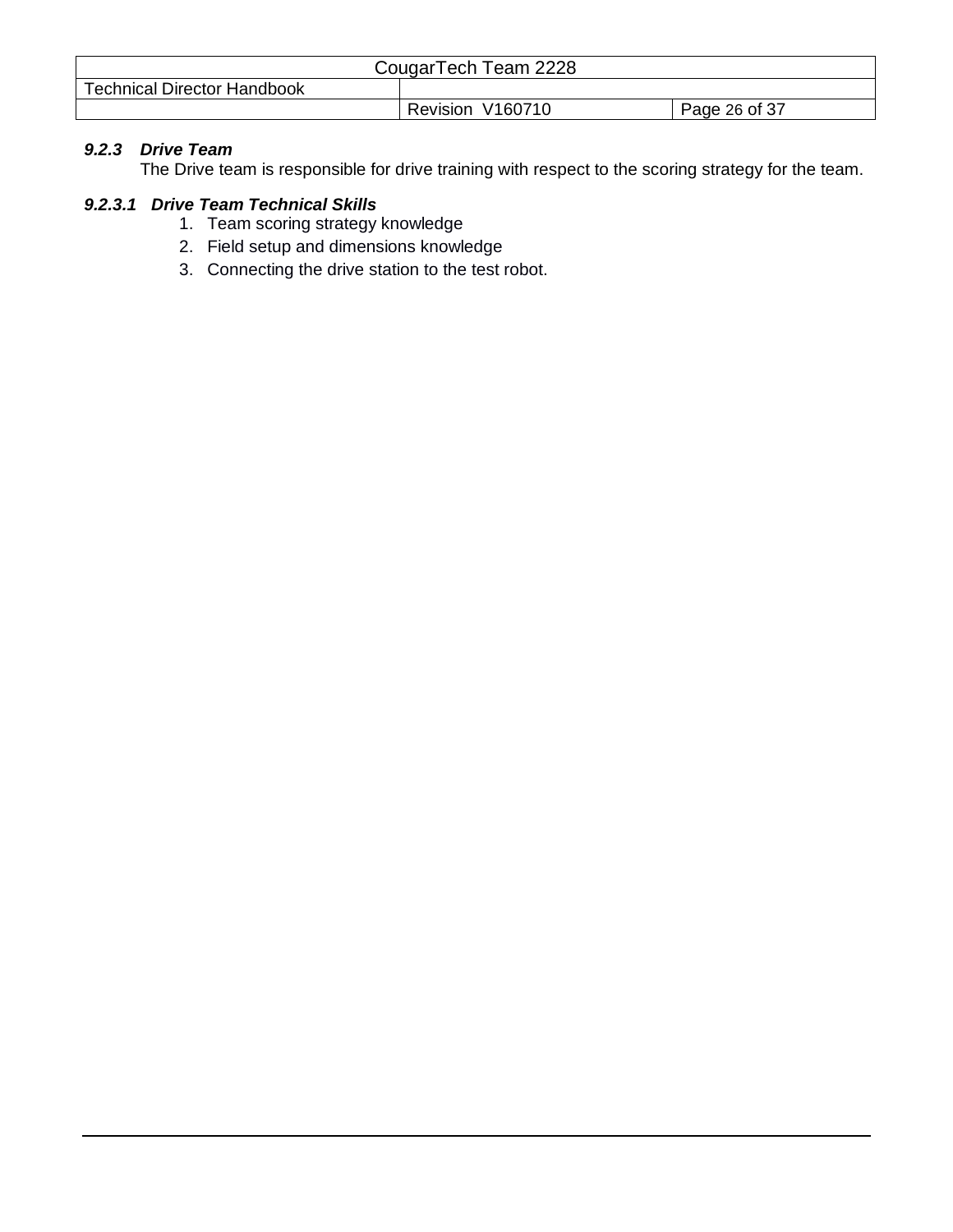| CougarTech Team 2228               |                  |               |  |
|------------------------------------|------------------|---------------|--|
| <b>Technical Director Handbook</b> |                  |               |  |
|                                    | Revision V160710 | Page 27 of 37 |  |

#### *9.3 Technical Team Design Process Map*

The following map is a Tribus(inventor of diagram) Diagram that shows the relationship of the design process steps and discipline teams work.

<span id="page-26-1"></span><span id="page-26-0"></span>

| <b>Design Step</b>                                   | <b>Week</b>    | <b>Description</b>                                                                                  | <b>Mechanical</b>                                                 | CAD                                                       | <b>Electrical</b>                                                                            | <b>Software</b>                                                           | <b>Other Sub-Teams</b>                                                             |
|------------------------------------------------------|----------------|-----------------------------------------------------------------------------------------------------|-------------------------------------------------------------------|-----------------------------------------------------------|----------------------------------------------------------------------------------------------|---------------------------------------------------------------------------|------------------------------------------------------------------------------------|
| 1)<br><b>Requirements</b><br><b>Capture</b>          |                | -Kickoff game video<br>-Game/Robot Manuals<br>-Development of<br>"WHAT"-Functional<br>Specification | Support robot<br>strategy/functional<br>spec                      | Support robot<br>strategy/functional<br>spec              | Support robot<br>strategy/functional<br>spec                                                 | Support robot<br>strategy/functional<br>spec                              |                                                                                    |
| 2) Concept<br><b>Development</b>                     | $\overline{1}$ | Development of "HOW"                                                                                | Develop robot<br>mechanisms<br>prototypes                         | Develop mobility<br>module CAD; start<br>robot module CAD | -Support<br>prototypes<br>-Define sensors,<br>actuators, I/O                                 |                                                                           | -Supplementary-Build<br>field elements                                             |
| 3) Preliminary<br><b>Design</b>                      | $\overline{2}$ | <b>Engineering calculations</b>                                                                     | -Perform<br>engineering<br>calculations<br>-Order parts           | Complete mobility<br>module CAD                           | -Develop<br>electrical<br>architecture<br>-Order parts                                       | -Develop software<br>architecture<br>-Develop mobility<br>module software | -Drivers-Test mobility<br>module                                                   |
| 4) Detailed<br><b>Design</b>                         | 3              | Engineering<br>Documentation of "HOW"                                                               | -Build mobility<br>module<br>-Start fabrication<br>where possible | Complete CAD/<br>Fab part dwgs                            | Complete<br>Electronic docs:<br>Schematics; I/O<br>definition: fuse<br>map; panel<br>layouts | Complete module<br>logic description                                      | -Drivers-Test mobility<br>module<br>-Scouting ranks<br>teams in upcoming<br>events |
| 5) Fabrication                                       | $\overline{4}$ | Material machining                                                                                  | -Build modules<br>-Unit test modules                              | Update CAD to fab<br>part changes                         | <b>Build electrical</b><br>control panels                                                    | Unit test modules                                                         | -Scouting develops<br>data collection sheets                                       |
| 6) Module<br>Integration                             | 5              | Mechanism integration                                                                               | Assembly robot<br>modules                                         | Update CAD to<br>assembly changes                         | Assembly<br>electrical panels<br>to robot                                                    | Test I/O functionality                                                    |                                                                                    |
| 7) Test $/$<br><b>Evaluation</b><br>8) Competition ▼ | 6              | Robot module testing,<br>performance testing                                                        | Support mechanical<br>mechanisms                                  | Update CAD to<br>changes                                  | Support robot<br>electrical                                                                  | Lead module testing<br>/performance eval                                  |                                                                                    |
| 9) Lessons<br>Learned                                |                | Design/Build/Competition<br>review                                                                  | <b>Review/Update</b><br>handbooks                                 | <b>Review/Update</b><br>handbooks                         | Review/Update<br>handbooks                                                                   | Review/Update<br>handbooks                                                |                                                                                    |

#### *9.4 Robot Design Team Process Map*

<span id="page-26-2"></span>The following map is a Tribus(inventor of diagram) Diagram that shows the relationship of the design process steps and design teams work.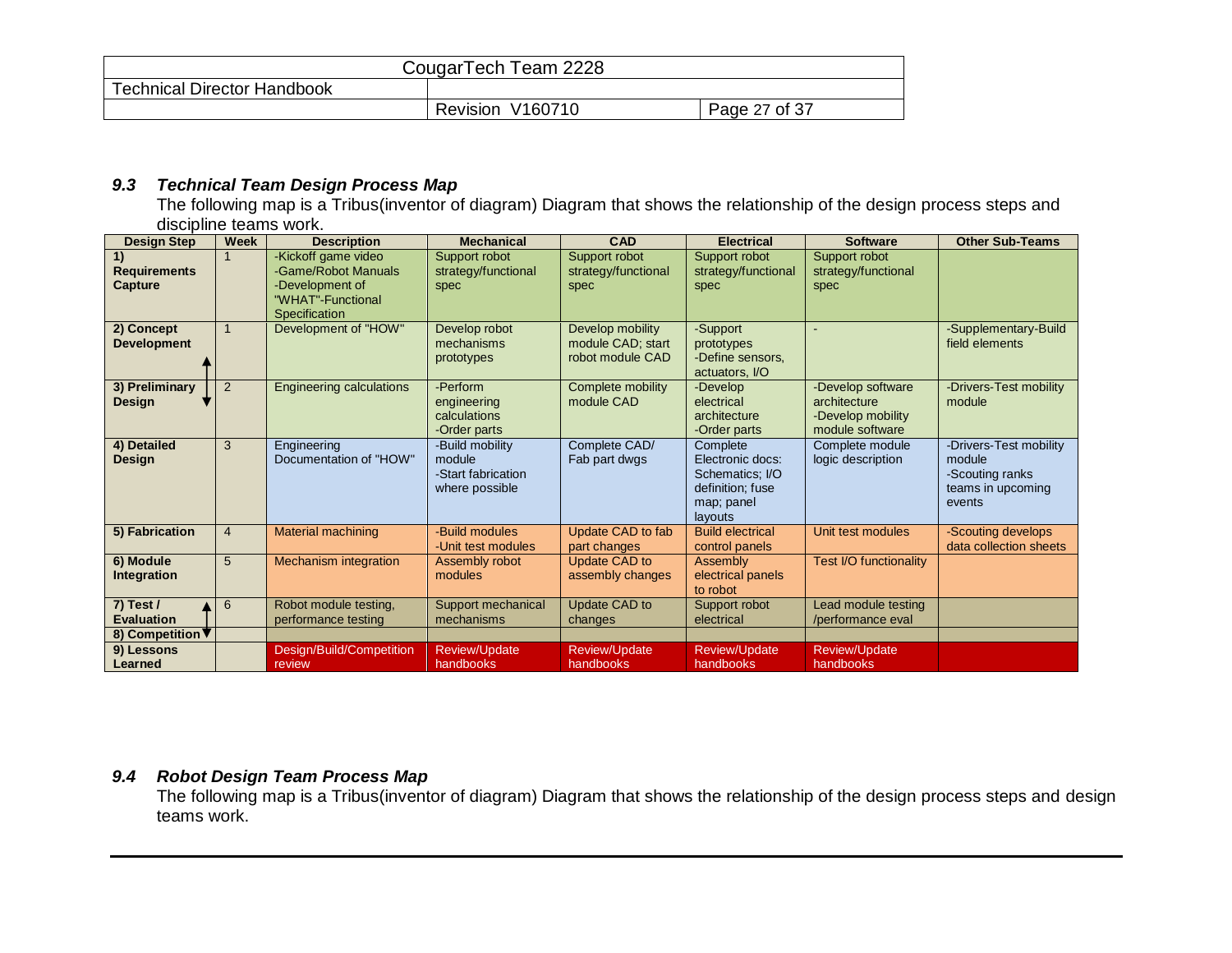| CougarTech Team 2228               |                     |               |  |
|------------------------------------|---------------------|---------------|--|
| <b>Technical Director Handbook</b> |                     |               |  |
|                                    | V160710<br>Revision | Page 28 of 37 |  |

| <b>Design Step</b>                   | <b>Week</b>    | <b>Description</b>                                                                                           | <b>Robot Concept Team</b>                                                         | <b>Drive Base/Prototype Team</b>                                                                                                                   | <b>Drive Team</b>                                                   |
|--------------------------------------|----------------|--------------------------------------------------------------------------------------------------------------|-----------------------------------------------------------------------------------|----------------------------------------------------------------------------------------------------------------------------------------------------|---------------------------------------------------------------------|
| 1)<br><b>Requirements</b><br>Capture | K-Sat<br>K-Sun | -Develop Scoring Strategy<br>-Develop robot functions for scoring<br>strategy<br><b>Only Technical Team:</b> | Support robot scoring<br>strategy/functional definition                           | Support robot strategy/functional<br>spec                                                                                                          | Support robot strategy/functional<br>spec                           |
|                                      |                | - Converge Scoring Strategy and<br><b>Robot Functions</b>                                                    |                                                                                   |                                                                                                                                                    |                                                                     |
| -Design Review                       | K-Sun          | Walk Through:<br>1 Scoring Strategy<br>2 Major Robot Functions                                               | Robot Spec:<br>1 Poster: Scoring Strategy<br>2 Poster: Robot functions to build   |                                                                                                                                                    |                                                                     |
| 2) Concept<br><b>Development</b>     | 1-Mon          | Development of "HOW"<br>- Develop module concepts<br>- Develop drive base / Chassis<br>concept               | - Develop robot mechanisms from<br>functional requirements<br>- Use SWOT approach | Develop Drive Base / Chassis<br>concept<br>- Use SWOT approach                                                                                     | -Develop field drawing dimensions<br>- Develop scoring travel paths |
|                                      | $1-Tue$        |                                                                                                              | - Develop robot mechanisms from<br>functional requirements<br>- Use SWOT approach | Develop Drive Base / Chassis<br>concept<br>- Use SWOT approach                                                                                     | - Build cardboard mockup of key<br>scoring objects                  |
|                                      | 1-Wed          |                                                                                                              | - Develop robot mechanisms from<br>functional requirements                        | - Start Build of Drive Base                                                                                                                        | - Drive scoring strategy path with last<br>year's robot             |
|                                      |                | Walk Through:<br>1 Drive base and Chassis<br>2 Module concepts                                               | - Walk Through: Module<br>functional concept sketches                             | - Walk Through: Drive Base /<br>Chassis concept                                                                                                    |                                                                     |
|                                      |                | Development of Robot Concept                                                                                 | - Start Module integration<br>("Frankin Bot")                                     | - Start Build of Drive Base                                                                                                                        |                                                                     |
|                                      | 1-Thur         |                                                                                                              | - Complete Module integration<br>("Frankin Bot")                                  | <b>OFF</b>                                                                                                                                         | <b>OFF</b>                                                          |
|                                      | 1-Fri          | Walk Through:<br>1 Robot Concept                                                                             | - Walk Through: Robot concept                                                     | - Walk Through: Robot concept                                                                                                                      |                                                                     |
|                                      |                | Robot concept (Module integration)                                                                           | - Start to Develop module -<br><b>Acquisition module</b><br>(geometry/Dimensions) | <b>Build Drive Base</b>                                                                                                                            | - Drive scoring strategy path with last<br>year's robot             |
| 3) Preliminary<br><b>Design</b>      | 1-Sat          | - Complete "FrankinBot"<br>- Start Prelim Design<br>- Start Acquisition prototype                            | - Complete Acquisition module<br>(geometry/Dimensions)                            | Integrate controls to drive base<br>- Start Acquisition prototype<br>module design                                                                 | - Drive scoring strategy path with<br><b>Test Bot</b>               |
|                                      |                | Walk Through: Robot Concept                                                                                  | - Walk Through: Complete Robot<br>concept                                         | - Walk Through: Complete Robot<br>concept                                                                                                          |                                                                     |
|                                      |                | <b>NOTES:</b>                                                                                                |                                                                                   | - Prototype is Not the Robot<br>design. Same concept with<br>different material - Prototype put<br>on Test Bot for software and the<br>drive team. |                                                                     |
|                                      | 2-Mon          | - Start Prelim Robot Design                                                                                  | - Module Design<br>(geometry/Dimensions)<br>- Engineering Calculations            | - Acquisition prototype module<br>design                                                                                                           | Drive scoring strategy path with<br><b>Test Bot</b>                 |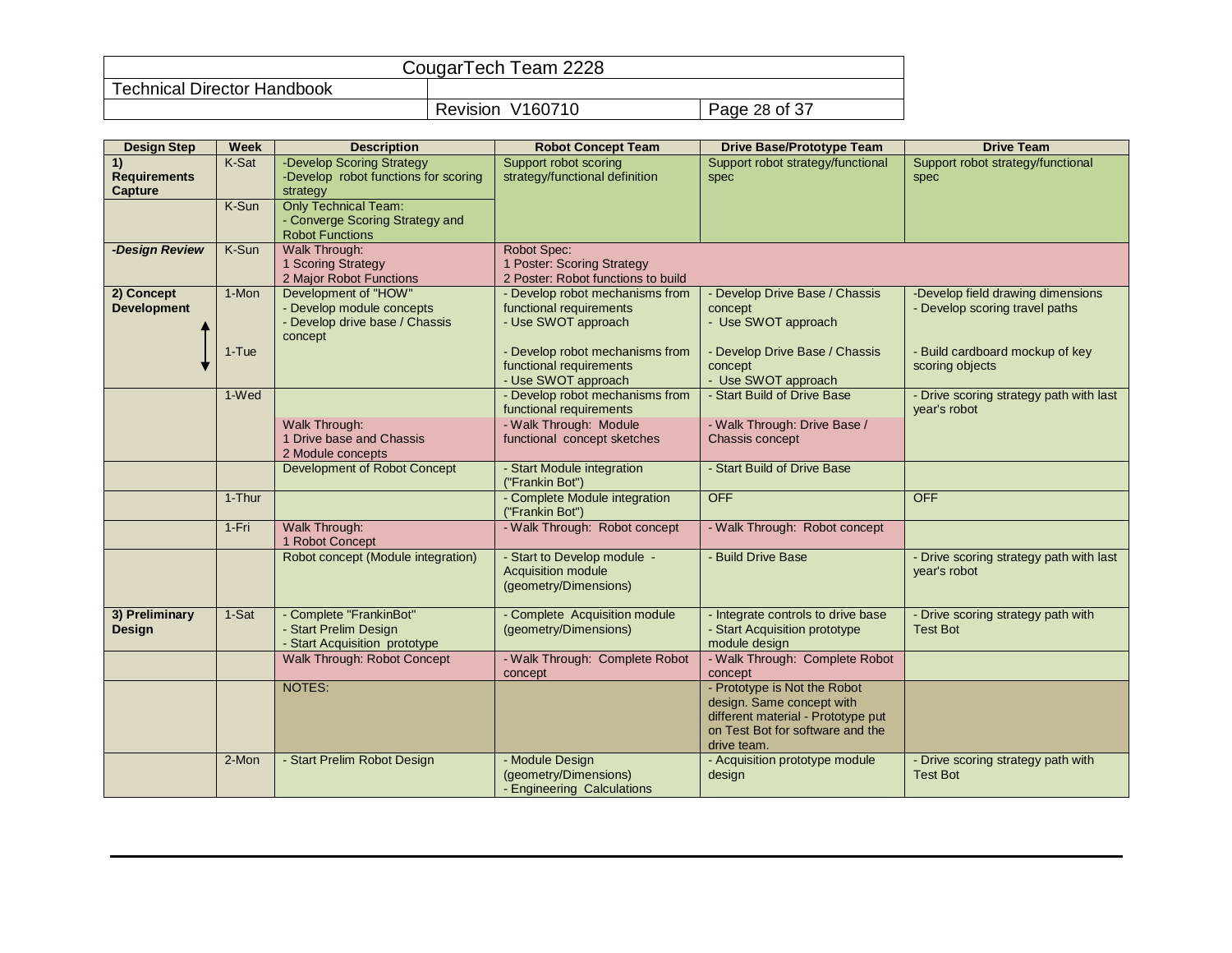| CougarTech Team 2228               |                            |               |  |
|------------------------------------|----------------------------|---------------|--|
| <b>Technical Director Handbook</b> |                            |               |  |
|                                    | V160710<br><b>Revision</b> | Page 29 of 37 |  |

| <b>Design Step</b>               | <b>Week</b>    | <b>Description</b>                           | <b>Robot Concept Team</b>                                                                                                                                  | <b>Drive Base/Prototype Team</b>                                                                                                    | <b>Drive Team</b>                                                                   |
|----------------------------------|----------------|----------------------------------------------|------------------------------------------------------------------------------------------------------------------------------------------------------------|-------------------------------------------------------------------------------------------------------------------------------------|-------------------------------------------------------------------------------------|
| 3) Preliminary<br>Design         | $2-Tue$        |                                              | - Module Design<br>(geometry/Dimensions)<br>- Engineering calculations                                                                                     | - Acquisition prototype module<br>design                                                                                            | Drive scoring strategy path with<br><b>Test Bot</b>                                 |
|                                  | 2-Wed          | Walk Through:                                | Walk Through: Prelim Design<br><b>Status</b>                                                                                                               | <b>Walk Through: Acquisition</b><br>prototype Module design                                                                         |                                                                                     |
|                                  |                |                                              | - Module Design<br>(geometry/Dimensions)<br>- Engineering calculations<br>- Start Electrical System Design<br>- Start Software system / USE<br>CASE design | - Start Acquisition prototype<br>module build                                                                                       | Drive scoring strategy path with<br><b>Test Bot</b>                                 |
|                                  | 2-Thur         | <b>OFF</b>                                   | <b>OFF</b>                                                                                                                                                 | <b>OFF</b>                                                                                                                          | <b>OFF</b>                                                                          |
|                                  | 2-Fri          |                                              | - Module Design<br>(geometry/Dimensions)<br>- Engineering calculations                                                                                     | - Integrate Acquisition module on<br><b>Test Bot</b>                                                                                | - Drive scoring strategy path with<br><b>Test Bot</b>                               |
|                                  |                | Walk Through:                                | -Saturday Plan                                                                                                                                             | -Saturday Plan                                                                                                                      | -Saturday Plan                                                                      |
|                                  | 2-Sat          |                                              | -Start Detail design (CAD/BOM)                                                                                                                             | Integrate electrical / Software for<br>Acquisition module on Test Bot<br>- Start prototype design of Action<br>and End Game modules | Drive scoring strategy path with<br><b>Test Bot and Acquisition module</b>          |
| 4) Detailed<br><b>Design</b>     | 3              | <b>Engineering Documentation of</b><br>"HOW" | - Complete CAD/ Fab part dwgs<br>- Complete Electronic docs:<br>Schematics; I/O definition; fuse<br>map; panel layouts                                     | -Start fabrication where possible<br>Complete CAD/ Fab part dwgs                                                                    | Complete Electronic docs:<br>Schematics; I/O definition; fuse map;<br>panel layouts |
|                                  |                | <b>NOTES:</b>                                | Tech moves to Robot build team                                                                                                                             | All Tech are part of Robot Build                                                                                                    |                                                                                     |
| 5) Fabrication                   | $\overline{4}$ | <b>Material machining</b>                    |                                                                                                                                                            | Update CAD to fab part changes                                                                                                      |                                                                                     |
| 6) Module<br>Integration         | 5              | Mechanism integration                        |                                                                                                                                                            | Update CAD to assembly<br>changes                                                                                                   |                                                                                     |
| $7)$ Test /<br><b>Evaluation</b> | 6              | Robot module testing, performance<br>testing |                                                                                                                                                            | Update CAD to changes                                                                                                               |                                                                                     |
| 8) Competition ▼                 |                |                                              |                                                                                                                                                            |                                                                                                                                     |                                                                                     |
| 9) Lessons<br>Learned            |                | Design/Build/Competition review              | Review/Update handbooks                                                                                                                                    | Review/Update handbooks                                                                                                             | Review/Update handbooks                                                             |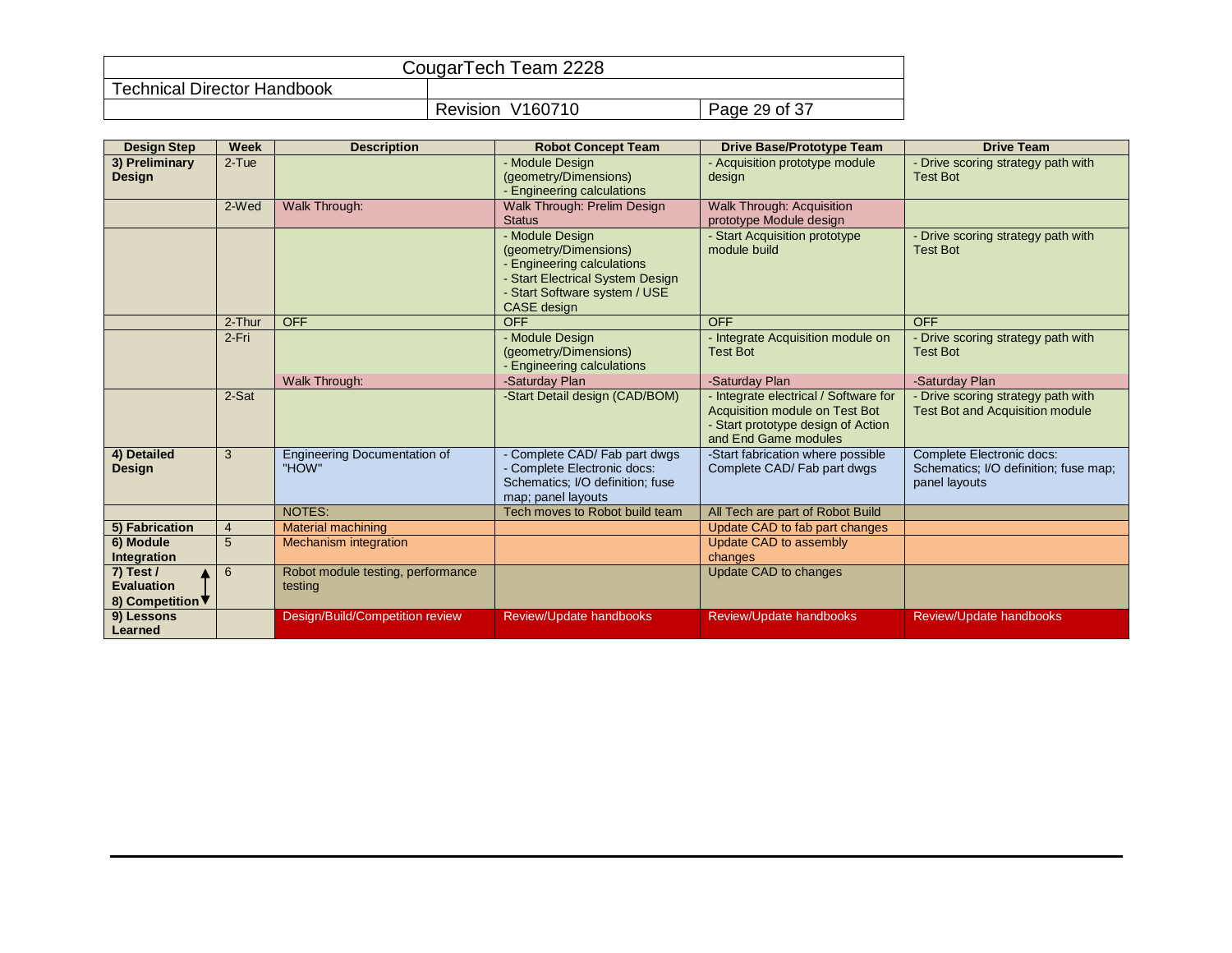| CougarTech Team 2228               |                  |               |  |
|------------------------------------|------------------|---------------|--|
| <b>Technical Director Handbook</b> |                  |               |  |
|                                    | Revision V160710 | Page 30 of 37 |  |

#### *9.5 Build Season Milestones*

#### <span id="page-29-1"></span>*9.5.1 Week 1: Robot Requirements Capture/Develop Robot Concept*

Saturday: Go to kick off, study rules, develop scoring strategy, robot functions to perform scoring strategy and play game (Robot "What")

Sunday: Complete robot scoring strategy and develop robot function list. Develop scoring strategy Poster.

**Design Research Teams**(Mechanical/Electrical/Software): Develop module concepts(i.e. concept sketches, prelim calculations, SWOT analysis, decision matrix). Review KOP's.

**Robot Concept Team:** Integrate module concepts into a robot concept ("FrankinBot"). Integration includes mechanical modules, electrical placement, and controls concept. Develop Robot Design Poster and start prelim design (geometry / module dimensions / calculations)

**Drive base / Prototype Team:** Develop drive base concept and complete drive base build with controls (Test Bot)

**Drive Team:** Build paper field objects and drive scoring strategy with last year's robot.

**Technical(Engineering) notebook:** electronic versions of: concept sketches, prelim calculations, pro/con lists, decision matrix; electrical architecture dwg; software I/O definition; Mechanical/electrical BOM; Mechanical/Electrical component weight

#### <span id="page-29-0"></span>*9.5.2 End of Week 1*

- 1. Scoring strategy
	- a. Poster Team scoring strategy
- 2. Drivebase concept / Drivebase build(test robot drive)
- 3. Mechanical Modules to accomplish strategy
- 4. Mechanical module concepts
- 5. Robot Concept ("FrankinBot" integration of module concepts into a robot concept) a. Poster - Robot Design Specification (what the team will build)
- 6. Controls Concept (Electrical / Software)
- 7. Start Prelim design

#### <span id="page-29-2"></span>*9.5.3 Week 2: Develop Robot Concept/Preliminary Design* **Robot Concept Team:** Complete prelim design:

**Drive base / Prototype Team:** Complete acquisition module and integrate on test bot

**Drive Team:** Drive scoring strategy with test bot base

**Supplementary:** Complete field goal construction by the middle of the week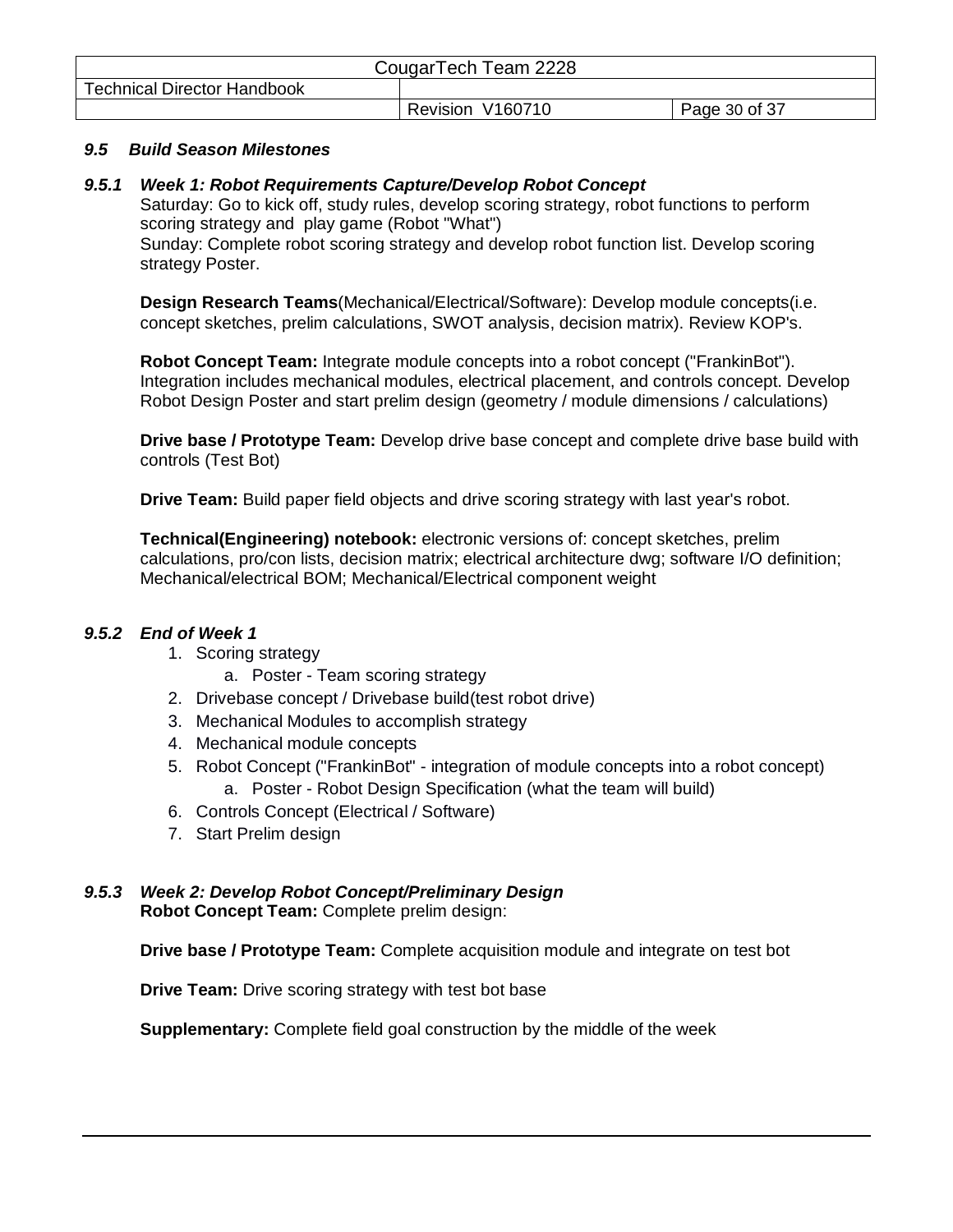| CougarTech Team 2228               |                  |               |  |
|------------------------------------|------------------|---------------|--|
| <b>Technical Director Handbook</b> |                  |               |  |
|                                    | Revision V160710 | Page 31 of 37 |  |

**Technical(Engineering) Notebook:** electronic versions of: concept sketches, prelim calculations, pro/con lists, decision matrix; electrical architecture dwg; software I/O definition; software mobility functional specification

## <span id="page-30-0"></span>*9.5.4 End of Week 2*

- 1. Robot module structure(geometry) and dimensions defined
- 2. Acquisition prototype module built and installed on test robot drive
- 3. Drive team driving test robot with acquisition prototype
- 4. Controls prelim design complete (CID doc / use case docs)

#### <span id="page-30-1"></span>*9.5.5 Week 3: Detail Design/Robot Build*

**Mechanical:** Develop robot detailed design; Design review/release of parts to manufacture; Driver training; Drivers test mobility module; check mobility module weight, Mechanical buid BOM: Format of BOM should be organized out as following:

- a) Item number
- b) Item description
- c) Key part parameter description
- d) Item manufacture Part number
- e) Supplier Part Number
- f) Supplier web site address

PDF spec sheets should be saved on the team school hard drive

**Electrical:** Integrate mobility controls; Develop electrical schematics; Develop fuse map diagram; Design review/release to build electrical sub-panels; Build electrical sub-panels, Mechanical buid BOM: Format of BOM should be organized out as following:

- a) Item number
- b) Item description
- c) Key part parameter description
- d) Item manufacture Part number
- e) Supplier Part Number
- f) Supplier web site address

PDF spec sheets should be saved on the team school hard drive

**Software:** Load mobility software and test mobility module; Complete robot functional specification; Develop autonomous or end game program software

**Drive Team/Scouting:** Understand the capabilities of the mobility module and drivers. Start the driver strategy notebook

**Technical(Engineering) Notebook:** electronic versions of: concept sketches, prelim calculations, pro/con lists, decision matrix; electrical schematics; software I/O definition; robot functional specification Mechanical/electrical BOM; Mechanical/Electrical component weight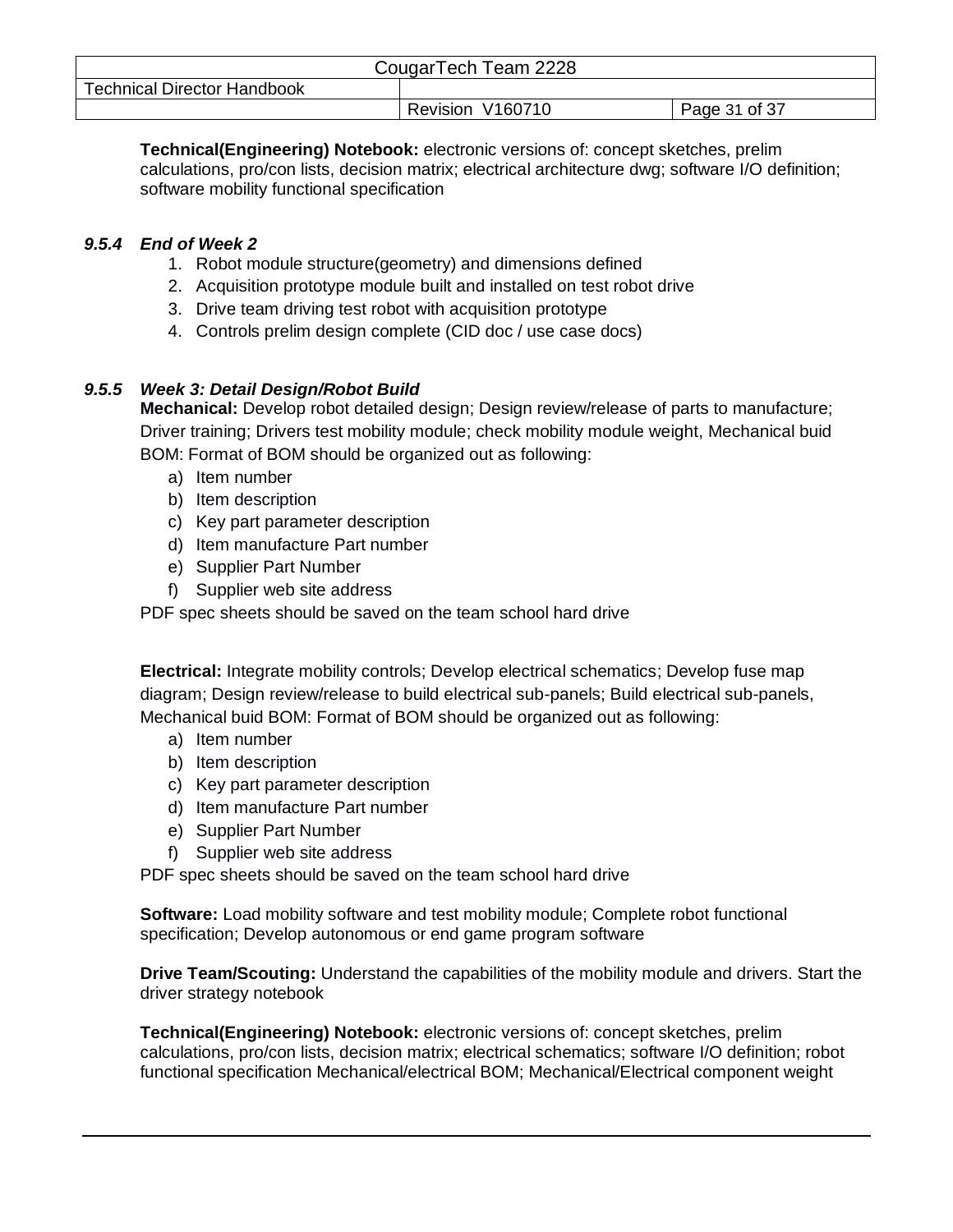| CougarTech Team 2228               |                  |               |  |
|------------------------------------|------------------|---------------|--|
| <b>Technical Director Handbook</b> |                  |               |  |
|                                    | Revision V160710 | Page 32 of 37 |  |

**Design Review:** Mechanical review/release of parts to manufacture; electrical schematic review/release to manufacture; software walk through of autonomous or end game program, scouting pit crew/robot pit scouting forms

## <span id="page-31-0"></span>*9.5.6 End of Week 3*

- 1. Robot CAD complete
- 2. Parts ordered
- 3. Action prototype module built and installed on test robot drive
- 4. Drive team driving complete test robot
- 5. Controls design complete (CID doc; Electrical Schematic / Software classes; code)

## <span id="page-31-3"></span>*9.5.7 Week 4: Robot Build/Robot Module Integration*

**Mechanical:** Complete part fabrications; Weigh fabricated parts; Start robot module assembly

**Electrical:** Bench test electrical sub-panels; Weigh electrical sub-panels; Program Jaguar motor drivers for CAN addresses; Check electrical fit on robot

**Software:** Test autonomous or end game software; Develop teleop robot software **Technical(Engineering) Notebook:** electronic versions of: concept sketches, prelim calculations, pro/con lists, decision matrix; electrical schematics; software I/O definition; robot functional specification Mechanical/electrical BOM; Mechanical/Electrical component weight

**Design Review:** Teleop software review/release (i.e. teleop software walk through)

## <span id="page-31-1"></span>*9.5.8 End of Week 4*

- 1. Competition robot assembly complete
- 2. Electrical control panel complete
- 3. Software code complete
- 4. Drive team driving complete test robot

## <span id="page-31-4"></span>*9.5.9 Week5: Robot Electrical / Software Integration-Test*

**Mechanical:** Complete module assembly; Fabricate spares; Support software testing

**Electrical:** Integrate electrical control panels; Support software testing

**Software:** Integrate software and test

**Scouting:** Develop match data collection forms and set up scouting training for team

## <span id="page-31-2"></span>*9.5.10 End of Week 5*

- 1. Integration of controls and software complete
- 2. Competition Robot functional and ready for Drive team
- 3. Drive team driving competition robot during functional testing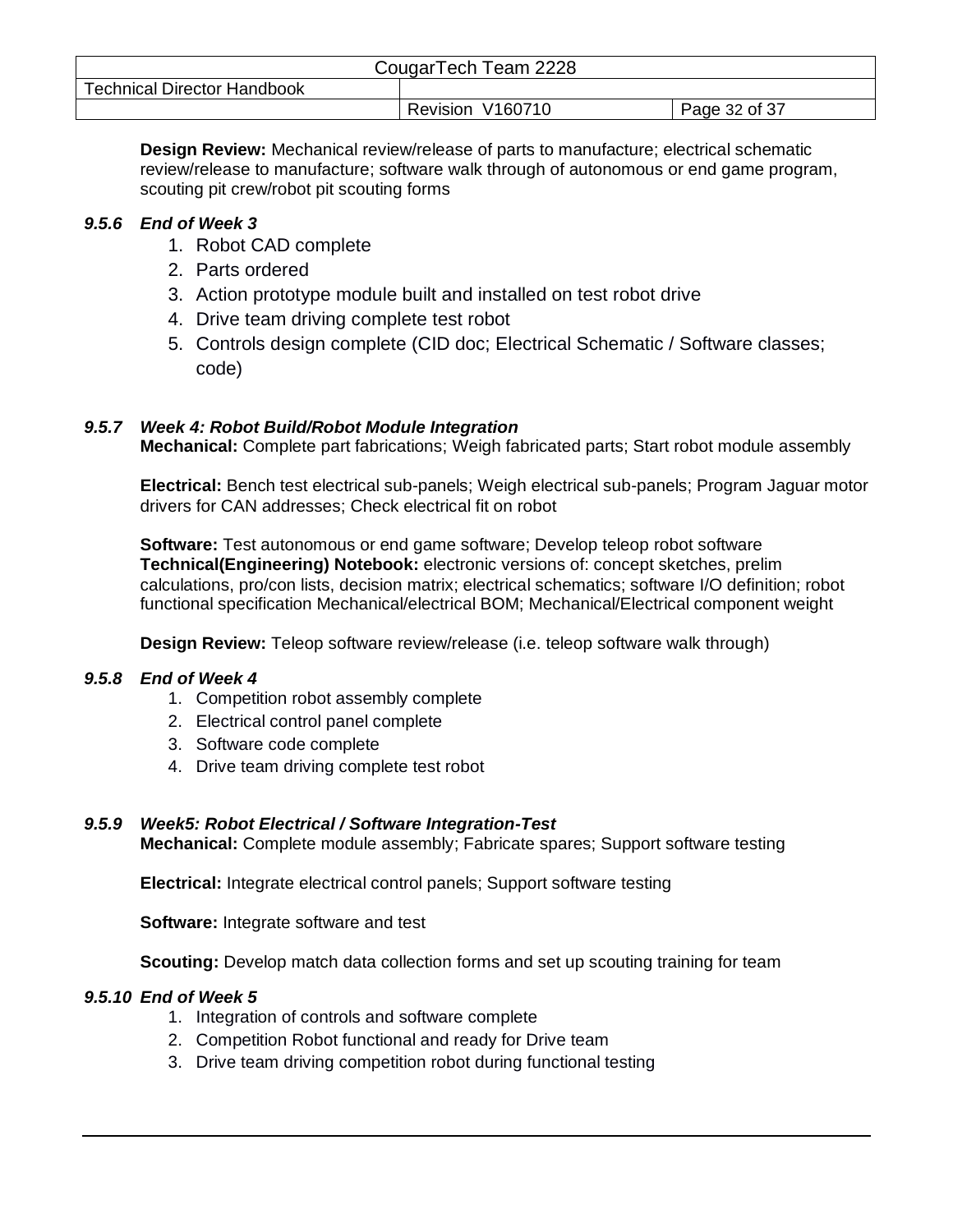| CougarTech Team 2228               |                  |               |  |
|------------------------------------|------------------|---------------|--|
| <b>Technical Director Handbook</b> |                  |               |  |
|                                    | Revision V160710 | Page 33 of 37 |  |

#### <span id="page-32-1"></span>*9.5.11 Week6: Test and Evaluation/In Service-Competition*

**Mechanical:** Drive the robot; Evaluate performance; BOM review; Weight review; Print out documentation for Technical(Engineering) notebook; Photograph; Bag and crate; Competition check list review

**Electrical:** Support robot evaluation; BOM review; Print out documentation for Technical(Engineering) notebook

**Software:** Support robot evaluations; print out documentation for Technical(Engineering) notebook

**Drive Team:** Complete robot operation understanding. Complete game strategy playbook.

**Scouting:** Complete data collection forms and set up scouting training for team

**Technical(Engineering) Notebook:** printout for completed notebook: concept sketches, prelim calculations, pro/con lists, decision matrix; electrical schematics; software I/O definition; robot functional specification(autonomous or end game/teleop); CAD images; Mechanical/electrical BOM; Mechanical/Electrical component weight

**Design Review:** Completed scouting forms; scouting training

#### <span id="page-32-0"></span>*9.5.12 End of Week 6*

1. Mechanical / Electrical / Software / Drive teams evaluating and improving the competition robot

#### <span id="page-32-2"></span>*10 LESSONS LEARNED PROCESS*

#### <span id="page-32-3"></span>*10.1 Continuous Improvement*

In the robot design/build/test/competition process we learn new methods to improve the process. The key to a good continuous improvement program is based on one principle: "If it is not written it does not exist". Going through the lessons learned review process is only part of the process. The lessons learned need to be integrated back into the handbooks for future teams.

If it is not written we approach insanity principle: "Doing the same thing over and over expecting different results" or the Not invented here syndrome: I don't like what was done before. Let's start over again.

#### <span id="page-32-4"></span>*10.2 Lessons Learned process*

#### <span id="page-32-5"></span>*10.2.1 Lessons Learned and Review*

During the different robot seasons team members should note in their note books what didn't work and what was done to improve the process. At the end of the robot seasons all members should develop a lessons learned list based on the following headings:

- 1) Start: What processes should the team start to do.
- 2) Stop: What processes the team should stop doing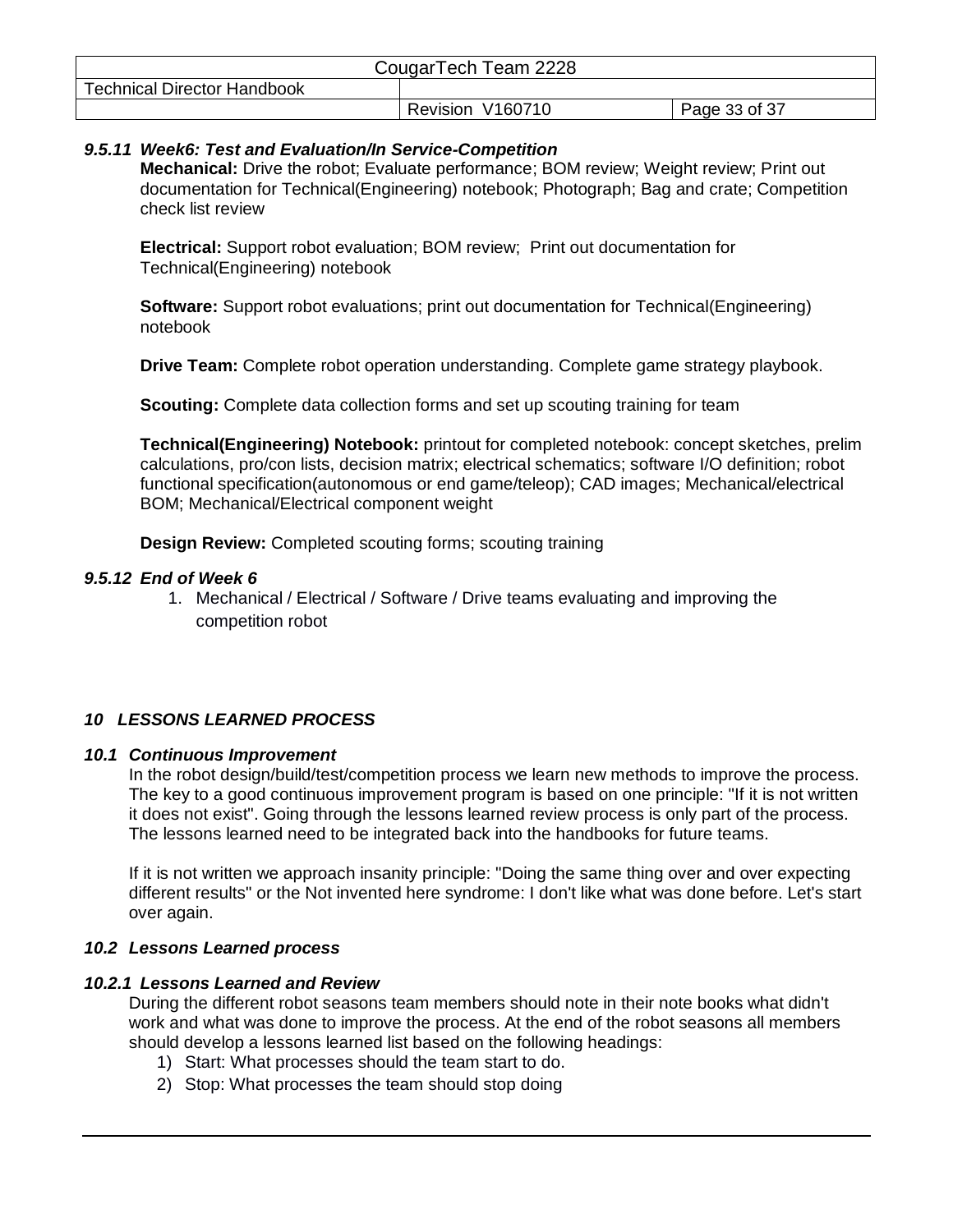| CougarTech Team 2228               |                  |               |  |
|------------------------------------|------------------|---------------|--|
| <b>Technical Director Handbook</b> |                  |               |  |
|                                    | Revision V160710 | Page 34 of 37 |  |

#### 3) Continue: What processes should the team continue doing

There should be a lessons learned scribe documenting the lessons learned

#### <span id="page-33-0"></span>*10.2.2 Lessons Learned Integration*

The management team and mentors will then convert the lessons learned into the team handbooks.

#### <span id="page-33-1"></span>*11 TECHNICAL(ENGINEERING) NOTEBOOK*

#### <span id="page-33-2"></span>*11.1 Technical(Engineering) Notebook Leaders*

The Technical(Engineering) Director is responsible for the development of the Robot Technical(Engineering) Notebook. **Golden Rule:** "If it is not written, it does not EXIST"

#### <span id="page-33-3"></span>*11.2 Technical(Engineering) Notebook Content*

The Technical(Engineering) notebook should contain, but not limited to the following section:

#### <span id="page-33-4"></span>*11.2.1 Cover*

The cover should include:

- 1) Name of the team,
- 2) Team number, and
- 3) This year's game logo

#### <span id="page-33-5"></span>*11.2.2 2228 Team introductions*

This section should include:

- 1) Organization chart,
- 2) Team manual or a description of the team

## <span id="page-33-6"></span>*11.2.3 Engineering Design Process*

This section should include:

- 1) A description of the design process we used
- 2) Description of team 2228 training process and web page resource section
- 3) Copy of the design process handbook
- 4) Technical handbooks or a description of the handbooks. The handbooks could be placed in a Team Manual notebook

## <span id="page-33-7"></span>*11.2.3.1 Team Manual*

A team manual notebook would include:

- 1) Team Manual
- 2) Team Business plan
- 3) Technical handbooks(Technical Director handbook, Mechanical Handbook, Electrical Handbook, Software Handbook, Competition Handbook)

## <span id="page-33-8"></span>*11.2.4 Requirements*

The requirements section should include:

- 1) Description of the requirements process
- 2) Scoring analysis developed during the requirements process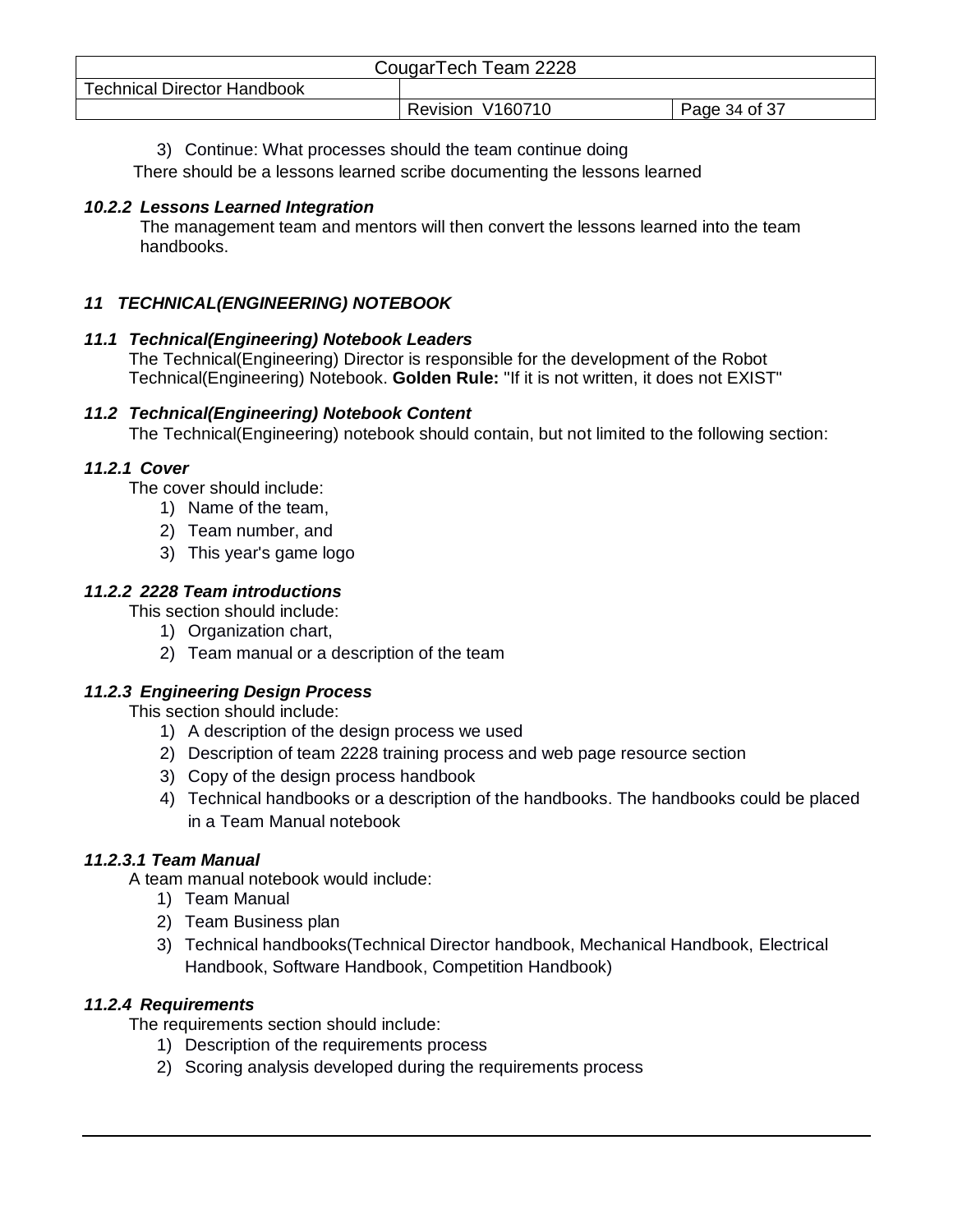| CougarTech Team 2228               |                  |               |  |
|------------------------------------|------------------|---------------|--|
| <b>Technical Director Handbook</b> |                  |               |  |
|                                    | Revision V160710 | Page 35 of 37 |  |

3) Robot Functional Specification: Game strategy developed during the requirements process.(What the robot has to do to play the game.)

## <span id="page-34-0"></span>*11.2.5 Concept*

The concept section should include:

- 1) Description of the concept process
- 2) Module engineering specification
- 3) Concepts developed(sketches, calculations)
- 4) Concept analysis (SWOT)
- 5) Robot concept decision process and documentation
- 6) Proof Of Principle projects, requirements, results

#### <span id="page-34-1"></span>*11.2.6 Preliminary Design*

This section should include:

- 1) Preliminary software I/O definition (Interface Control Document)
- 2) Preliminary software model for robot code (UML models)
- 3) Preliminary electrical schematic / start of electrical BOM
- 4) Preliminary mechanical module sketches / start of mechanical BOM
- 5) Engineering calculations
- 6) Project design reviews

#### <span id="page-34-2"></span>*11.2.7 Detailed Design*

This section should include:

- 1) Detailed electrical design: schematics, BOM with material weight
- 2) Detailed mechanical design: CAD images, BOM with material weight
- 3) Software programs

## <span id="page-34-3"></span>*11.2.8 Testing*

This section should include:

- 1) Unit testing: setup, pictures, and results
- 2) Robot testing: setup, pictures, and results

## <span id="page-34-4"></span>*12 TECHNICAL TRAINING*

## <span id="page-34-5"></span>*12.1 Leadership Training*

There are two levels to leadership training:

- 1. Tech101-The Technical(Engineering) handbook will be used as the basis for team leadership training. Workshops will provide training in work breakdown structure, decision process, and communications;
- 2. Tech102-Management skills(public speaking, presentations, conflict resolution), Project management tools, Technical problem solving

## <span id="page-34-6"></span>*12.2 Mechanical Training*

The mechanical training content is detailed in the Mechanical Handbook.

- 1. Mech101-Mechanical Architecture and components
- 2. Mech102-Mechanical Tool usage-Assembly techniques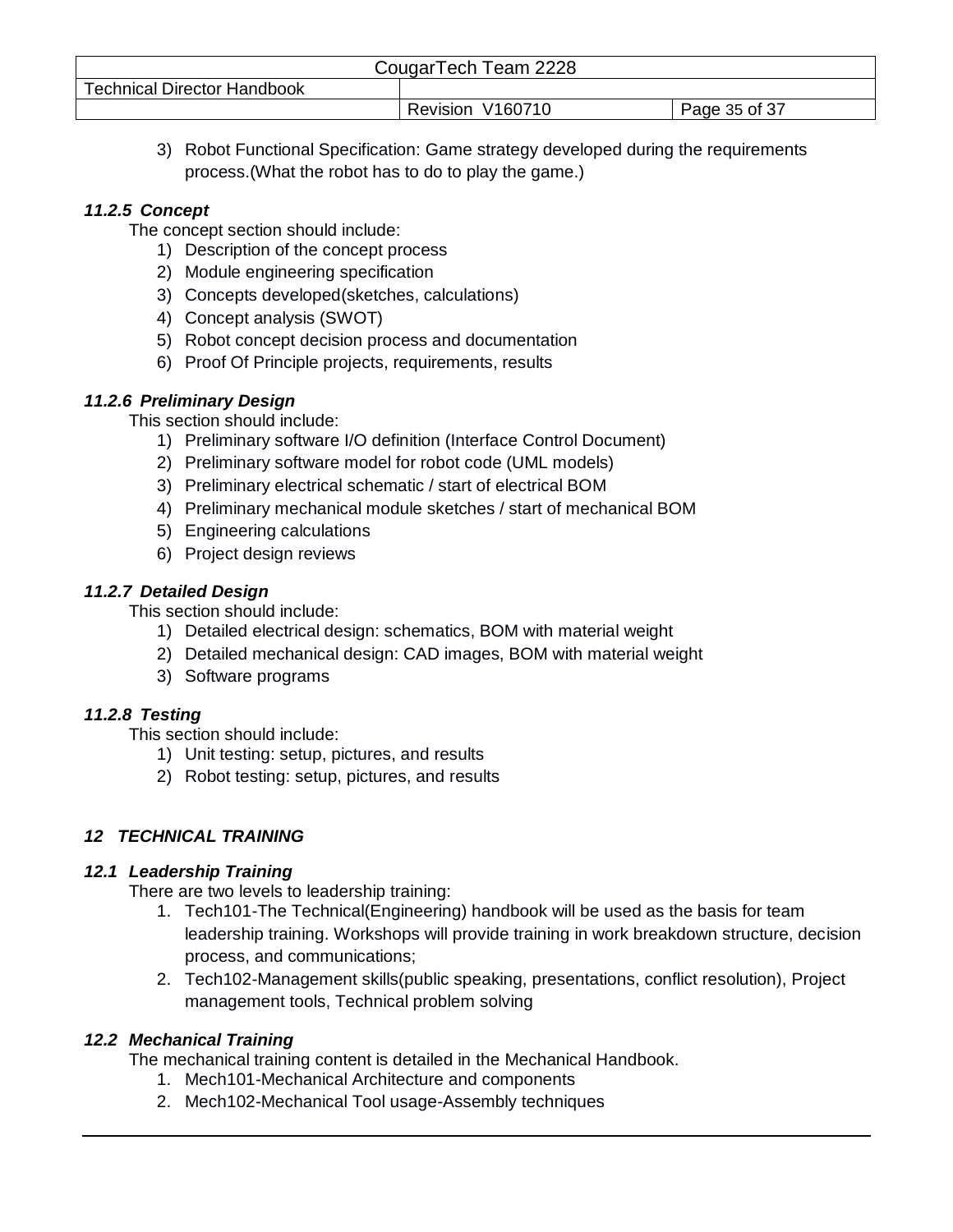| CougarTech Team 2228               |                  |               |
|------------------------------------|------------------|---------------|
| <b>Technical Director Handbook</b> |                  |               |
|                                    | Revision V160710 | Page 36 of 37 |

- 3. Mech103- Drive Train / Power transmission
- 4. Mech104-Mechanisms
- 5. Mech105-Mechanical CAD / 3D Printing
- 6. Mech106-Engineering Calculations (energy calculations, torque, motor sizing),
- 7. Mech107-Design excellence: design for manufacturing, six sigma design

## <span id="page-35-0"></span>*12.3 Electrical Training*

The Electrical training content is detailed in the Electrical Handbook.

- 1. Elect101-Electrical Architecture and components.
- 2. Elect102-Electrical tool usage-Assembly techniques
- 3. Elect103-Electronics / Motion
- 4. Elect104-Electrical CAD(schematics)
- 5. Elect105-Engineering calculations
- 6. Elect106-Design excellence-motion control, custom design (e.g Printed Circuit boards), failsafe wiring

## <span id="page-35-1"></span>*12.4 Software Training*

The Software training content is detailed in the Software Handbook.

- 1. Soft101-Software Architecture and components
- 2. Soft102-Software tool usage
- 3. Soft103-Device setup/update procedures (e.g. modems, routers, Robrio, CAN devices)
- 4. Soft103-Program Development
- 5. Soft104-Design excellence -Software algorithm/control theory.

## <span id="page-35-2"></span>*12.5 Competition*

The Competition training content is detailed in the Competition Handbook.

- 1. Comp101-Pit crew / Drivers
- 2. Comp102-Scouting
- 3. Comp103-Judge response / Hospitality

## <span id="page-35-3"></span>*12.6 Cross training matrix*

The following cross training chart enhances individual contribution to the team and expands student knowledge of robot design.

| <b>Mechanical</b>   | <b>Electrical</b>   | <b>Software</b> | <b>Competition</b> |
|---------------------|---------------------|-----------------|--------------------|
| Mech <sub>101</sub> | Mech101             |                 |                    |
| Elect101            | Elect101            | Elect101        |                    |
| Mech <sub>102</sub> | Mech <sub>102</sub> |                 |                    |
|                     | Elect102            | Elect102        |                    |
|                     | Soft101             | Soft101         |                    |
| Comp101             | Comp101             | Comp101         | Comp101            |
| Comp102             | Comp102             | Comp102         | Comp102            |
| Comp103             | Comp103             | Comp103         | Comp103            |